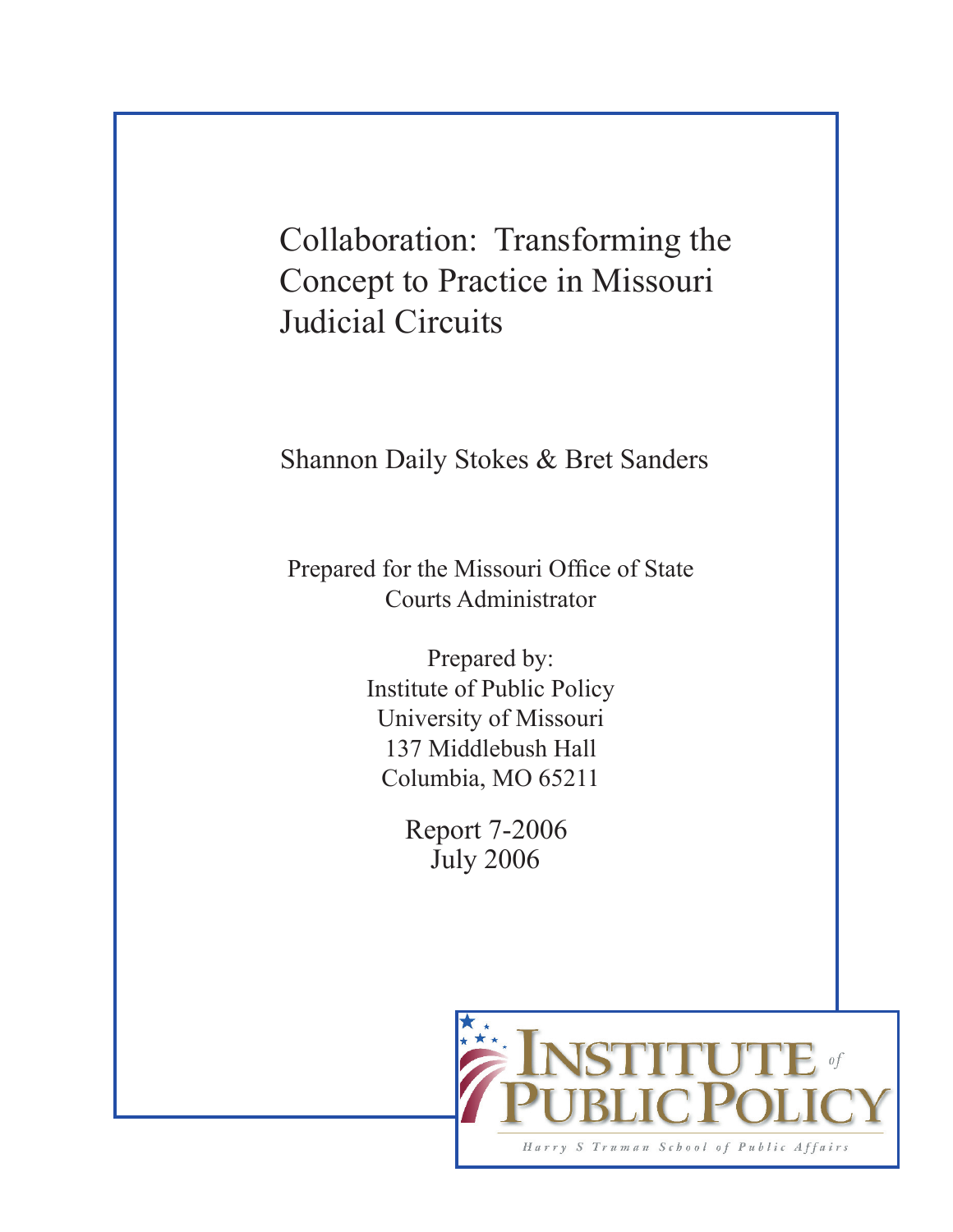# Collaboration: Transforming the Concept to Practice in Missouri Judicial Circuits

## Shannon Daily Stokes & Bret Sanders

#### **Introduction**

The impacts of child abuse and neglect are felt throughout the social service system. Assisting the child(ren) and the families in the child welfare system requires interaction between multiple agencies. Although there is a single goal, that of helping children and their families in the best manner possible, each agency has a separate role and purpose. These differences in agency role and purpose can impede the formation of a collaborative, effective interagency team.

In Missouri, state statutes often require multiple agencies to work together to develop a plan that best meets the needs of abused and neglected children. The statutes may require coordination among the agencies but conflicting agency cultures and roles may stymie these efforts. The issues are frequently rooted in historical differences between agency cultures and organizational structures. These differences can be magnified at the local level when the employees of one agency are unfamiliar with the roles of the other agency. Added to this mix is the high turnover rate for positions central to the management of child abuse and neglect cases. The influx of new workers may lead to an environment where team members are continually learning their own roles as well as the role of the other agencies, an environment that makes interagency collaboration more difficult to achieve.

While anecdotal evidence had suggested some child welfare teams faced relationship and cooperation difficulties, findings from the Comprehensive Child Welfare Conference (CCWC) held in the spring of 2005 illustrated the depth of the problems some circuits were facing. The CCWC was the first educational opportunity in recent history for instruction on changes in the child welfare statutes to teams composed of both Children's Division, Missouri Department of Social Services and juvenile / family court employees at the same time. Based on participant evaluations of the interagency regional training, follow-up conversations with selected circuits around the state on the needs of child welfare teams, and findings from a CCWC survey conducted six months later, a common theme surfaced. Difficult relationships between team members and / or agencies presented barriers to the effective processing of child welfare cases in some circuits.

In fiscal year 2006, the Missouri Department of Social Services, Children's Division (CD) and the Office of State Courts Administrator (OSCA) decided to partner again. The two agencies decided to offer a training opportunity specifically tailored to meet the team building needs of child welfare teams. After reviewing possible curriculums from a number of organizations, the educational team (composed of representatives from CD and OSCA) selected the "Collaboration: A Training Curriculum to Enhance the Effectiveness of Criminal Justice Teams" from the State Justice Institute to provide the training necessary to address the issues facing Missouri's child welfare teams.

The *Collaboration* curriculum recognizes the diverse roles and purposes present on criminal justice teams and seeks to promote a better working environment by accepting those differences and moving forward to a common goal. In the case of child welfare teams, this goal is to meet the best interests of the child. By focusing on the common goal and not their differences, a child welfare team can learn to collaborate rather than cooperate. The outcomes for the child can be improved, as a result of this enhanced team functioning. The *Collaboration* curriculum also met other goals identified by the educational development team. The curriculum encourages small teams working in a neutral location and combines education with group exercises designed to enable groups to identify common goals, clarify responsibilities, and develop action plans for the future.

This assessment of the Collaboration Workshop, conducted by the Children's Division and the Office of State Courts Administrator, is divided into four major sections. The first section details how circuit teams were selected and facilitators were trained. The next section focuses on the Collaboration Workshop through the use of facilitator observations and participant evaluations. The third section analyzes the results of the post-conference assessment and the report concludes with recommendations for future Collaboration Workshops.

#### **Preparation for the Collaboration Workshop**

#### Selecting Teams

Each of the 45 circuits in Missouri was invited to apply to the Collaboration Workshop for training of its child welfare team.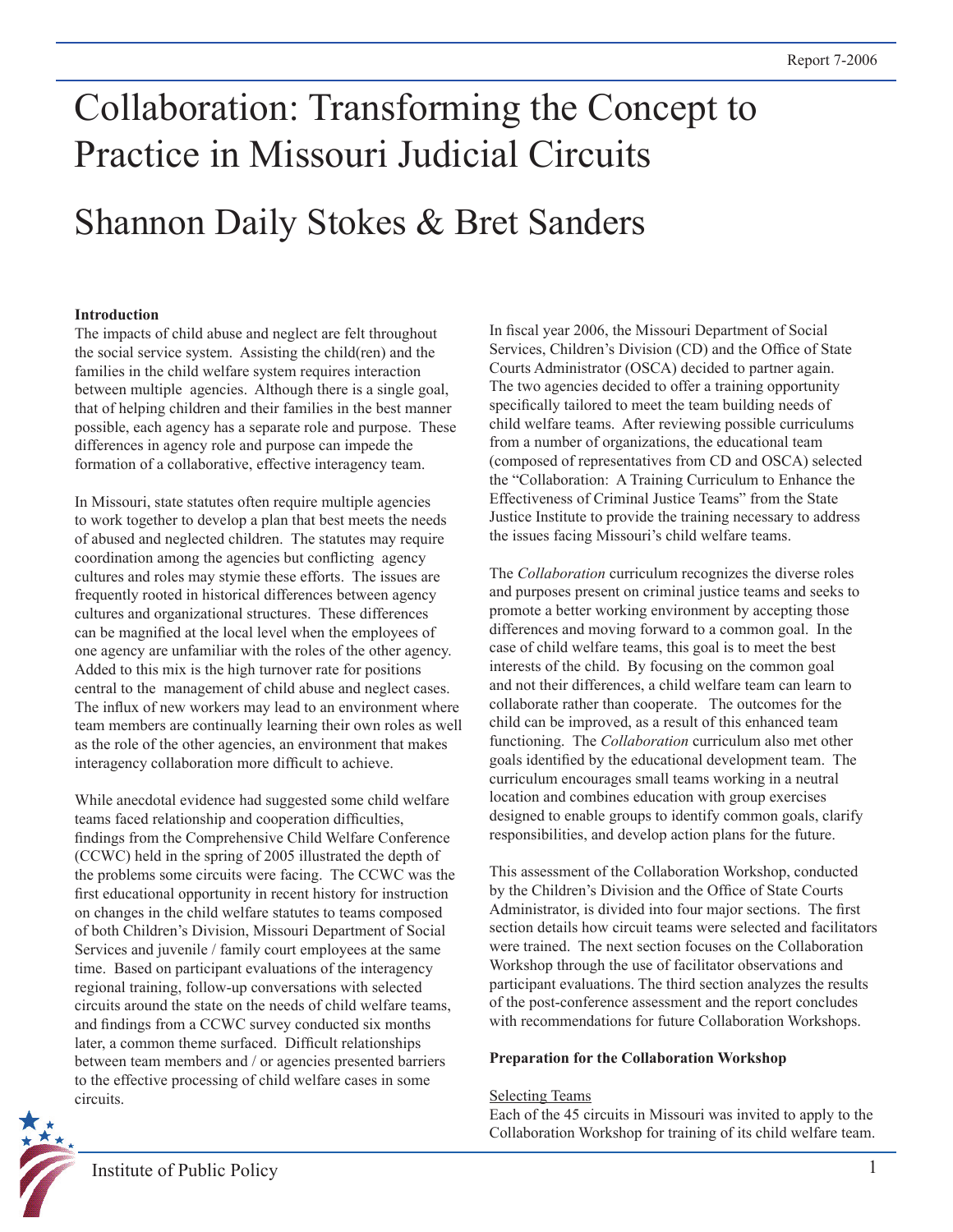The application packet consisted of a one page introductory sheet explaining the importance of collaboration in child welfare, a brief description of the curriculum, the participation expectations for selected circuits, and the selection process. Each circuit that applied for this free educational opportunity was asked to provide a description of the team members, a brief history of how the team has worked together in the past, and the reasons why improving collaboration was critical to the team's efforts at this time. Additionally, each member of the circuit team was asked to complete a Wilder Collaboration Factors Inventory and sign a statement agreeing to participate if selected. Teams were limited to six individuals with at least two court personnel and two Children's Division personnel.

Nine circuit teams applied to participate as one of the five possible circuits in the Collaboration Workshop. A team of personnel from the Children's Division, the Office of State Courts Administrator, and the University of Missouri-Columbia met in Jefferson City on December 21, 2005 to review the applications and select the five teams that would be invited to participate in the workshop. During the meeting, the selection committee reviewed the written statements from each circuit and analyzed the results of the Wilder Collaboration Factors Inventory.

The Wilder Collaboration Factors Inventory (WCFI) is a validated instrument developed by Paul Mattessich (2001).<sup>1</sup> The slightly modified version of the WCFI included in the application packet consisted of 32 statements for each team member to rate on a five point scale (1=strongly disagree, 5=strongly agree). Example statements include "the time is right for this collaboration workshop" and "people on this team communicate openly with one another." The scores for each of the 32 statements were then averaged for each team and categorized into 16 larger factors such as flexibility, adaptability, shared vision, and mutual respect. While the WCFI does not provide "definitive interpretations" of the scores, a score of 2.9 or lower can reveal a concern for the group's future effectiveness in collaborating. The WCFI used in the application packet is included in the Appendix.

The five circuits invited to participate in the Collaboration Workshop were from around the state of Missouri and represented a mix of single and multi-county circuits. The cumulative scores of the five teams indicated some need for discussion on the state of the team's collaborative efforts but none of the factors scored below 3.08. Three factors on the WCFI, mutual respect, flexibility, and having a clear understanding of roles and policy guidelines, were rated below 2.9 for three of the individual teams. While the information provided by the WCFI was a helpful tool in the evaluation of applications, the questions regarding the history of the team and the need for working on collaborative issues provided a better basis for selection.



#### Curriculum Training

The *Collaboration* curriculum combines plenary sessions, experiential exercises, and the use of a facilitator for each team. Because the role of the facilitator is an integral part of the curriculum, the five facilitators (two from the Children's Division, two from the Office of State Courts Administrator, and one from the University of Missouri-Columbia) were asked to take part in several informational sessions prior to the start of the Collaboration Workshop. On January 6, 2006 the facilitators had the opportunity to meet with Dr. Kurt Bumby from the Center for Effective Public Policy. Dr. Bumby works with the Collaboration curriculum on a regular basis and has served as a facilitator for circuit teams at the national level. During the meeting, Dr. Bumby stressed the importance of the facilitators developing a rapport with the teams and guiding the process. On February 6, 2006 all of the facilitators gathered with Mary Brennell, the Collaboration Workshop leader, to review the curriculum in detail, discuss the logistics of the set-up for each facilitator's room, and practice some of the group exercises. A second facilitator training occurred on February 15, 2006 following some adjustments to the curriculum and the facilitator packets.

The majority of plenary (or short educational) sessions used to introduce the concepts behind group exercises were presented by Mary Brennell of the Office of State Courts Administrator. Other plenary sessions were presented by guest speakers chosen by Mary Brennell. These guest speakers included Dr. Kurt Bumby of the Center for Effective Public Policy, Michael Buenger the State Court Administrator for Missouri, and Dr. Joe Silsby an Education Specialist for the Office of State Courts Administrator. Ms. Brennell worked with each speaker to explain the purpose of the training and the approach desired to convey the content of the plenary session.

#### **The Collaboration Workshop**

The Collaboration Workshop was held from February 27 through March 1, 2006 in Jefferson City, Missouri. A total of 30 individuals attended the training (six representing each of the five teams). Fifteen participants worked for the juvenile court, thirteen worked for the Children's Division, and three were either guardian ad litems or prosecuting attorneys. Four of the teams included a judge from the juvenile court as one of the participants. As can be seen in Table 1, the Collaboration curriculum is time intensive. Snacks and lunch were provided but, rather than being breaks, most were combined with group work activities. The meeting time ended at 2:30 pm on the second day to provide time for each team to complete a group assignment (the experiential exercise).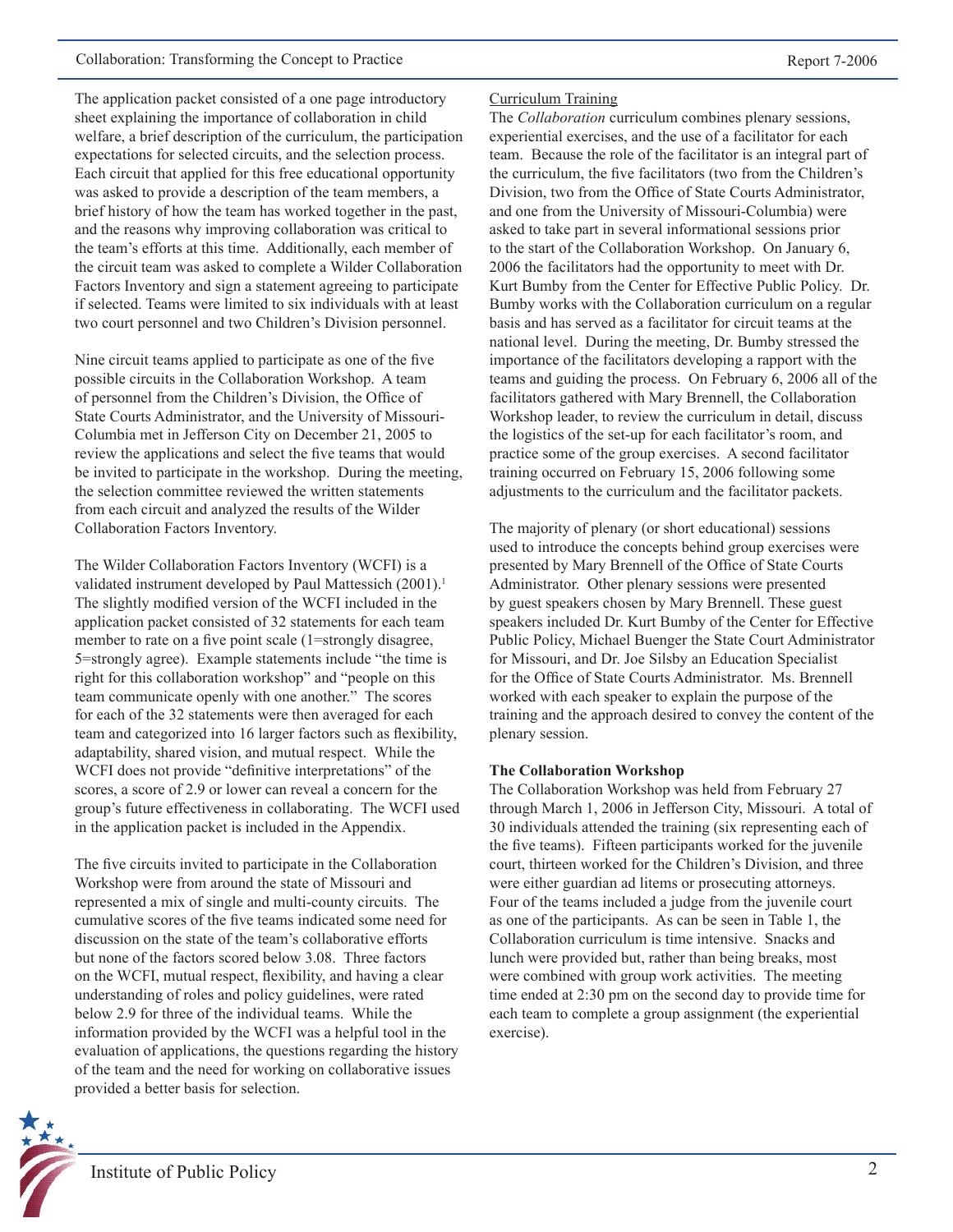#### **Table 1. Start and end times for each day**

| Day         | <b>Start Time (AM)</b> End Time (PM) |      |
|-------------|--------------------------------------|------|
| February 27 | 9:00                                 | 5:00 |
| February 28 | 8.30                                 | 2.30 |
| March 1     | 8.30                                 | 4:00 |

#### **Assessment of Training Quality**

The length of the Collaboration Workshop and the breadth of the educational techniques used required multiple methods for assessing overall training quality. The methods used for assessing the quality included participant evaluation forms at the close of the workshop, analysis of notes recorded on flip charts during the group exercises, and the observation of the facilitators. Rather than discussing the results generated by each method of assessment, the following section provides an overview of the curriculum, highlights of findings for a group exercise, and rated responses from the evaluation for each day of the workshop. (Twenty-nine of the 30 participants completed an evaluation form at the close of the workshop.) The section concludes with the overall findings from the evaluation assessment, facilitator observations, and comments of participants on their experiences at the Collaboration Workshop. A copy of the evaluation assessment is included in the Appendix.

#### Day One

On the first day of the Collaboration Workshop, circuit teams focused on learning the concepts of collaboration, developing the values, vision, and mission for the team, and discussing personality differences that can impact group dynamics. The day started with a welcome from representatives of the Children's Division and the Office of State Courts Administrator. Mary Brennell then introduced the circuit teams, including the facilitators, and provided a brief overview of the agenda for the next three days. After the opening remarks, Dr. Kurt Bumby provided an overview of the concepts in the curriculum and explained the impetus behind Missouri choosing this educational experience.

The first group exercise started with each team member completing the Collaboration Survey. The goal of the Collaboration Survey was to gauge the current state of collaborative efforts and develop a framework for identifying the expectations, concerns, and behaviors of the circuit for the remaining team work sessions. The results of the Collaboration Survey were then scored by the facilitators and the cumulative scores of the team were discussed in terms of the average score for each factor and the range of scores provided by the team. Factors with strong agreement between team members were highlighted to point out the strengths the team already had in place. Factors with a high range of responses (little agreement between team members) were then discussed in more detail. The issues identified by the team through the Collaboration Survey served as a starting point



for elucidating individual expectations and concerns with the Collaboration Workshop.

Team expectations for the workshop, as recorded on the flipcharts in each circuit breakout room, varied but the teams' expectations followed common themes. Most expectations focused on developing better relationships, understanding the roles of each agency, and improving the work of the circuit. After listing expectations, circuits were invited to list concerns about the Collaboration Workshop experience. The overwhelming theme was that nothing would change as a result of the workshop and that individuals would leave with negative feelings rather than positive ones. Circuits were then challenged to change the concerns into positive expectations. These new expectations then served as the "ground rules" for team discussions throughout the rest of the workshop. These ground rules provided the framework for how team members should interact in effort to provide the most positive experience to all individuals.

The ground rules for each team are illustrative of the perceived problems in team functioning prior to the workshop. Several circuits focused on letting everyone have a voice ("don't talk over others"), maintaining privacy for group discussions ("what happens in Vegas, stays in Vegas"), and sustaining a positive attitude. Others focused on each member staying engaged in the efforts of the team during the workshop and offering honest feedback without attacking individuals personally. As one team stated "offer a solution with a problem" rather than continually tearing down ideas.

One circuit had a particularly difficult time with these beginning exercises as a result of a history of ineffective team function. While several teams lacked a history of working together, this circuit was enveloped in struggles that were more personal in nature. The previously asserted positions on issues hindered even introductory discussions about the nature of the team and led to limited conversation on expectations and concerns. The one ground rule established by the circuit, "the golden rule" (do unto others as you would have done to you), foreshadowed many of the difficulties this team would experience over the course of the workshop.

After establishing the ground rules for discussion and coming to a common understanding of expectations, the teams moved to the development of values, a vision statement, and a mission statement. Values varied between the groups with some focusing more on concepts such as honesty, integrity, and hard work while other circuits were more specific, listing child safety, nurturing of juveniles, and educating families as their values. The vision statements reflected a combination of the two approaches with each including the needs of children as a cornerstone of the circuit's efforts. As can be seen from the statements listed below, three of the four circuits who successfully completed a vision, included working together as a main tenet.<sup>2</sup>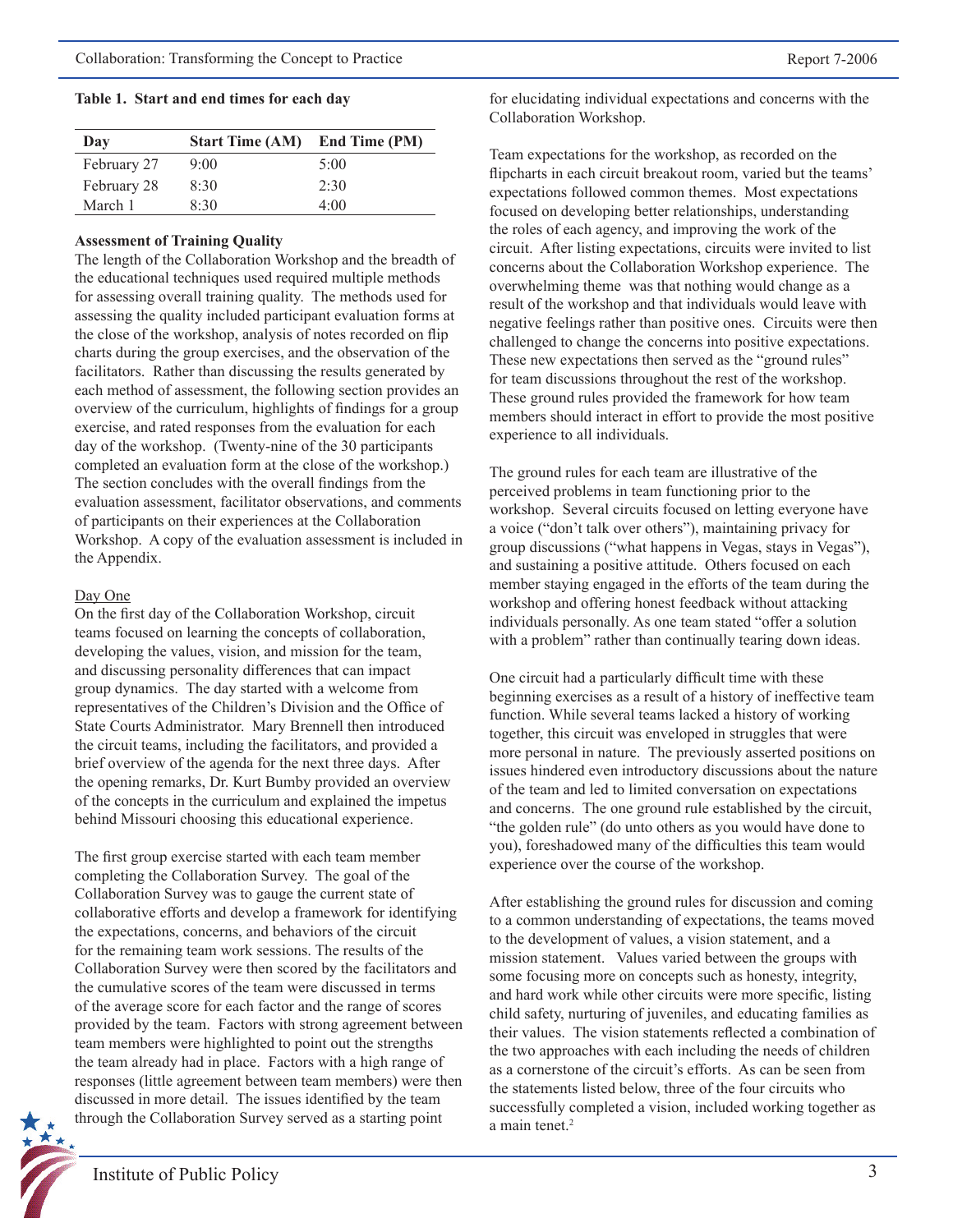*1. In a cooperative spirit of professionalism and concern, the Child Protection Team will diligently seek to promote safety and permanence for children and families.* 

*2. By diligently working together, we will assure the health, education, and safety of the children and families in our communities.* 

*3. We envision a collaborative workforce that provides excellent services to promote and insure the safety of families, children and communities with integrity, passion, and commitment.*

*4. The [circuit team], as members of society, believe that every person is important; that we exist to serve the well-being of children, including their family as defined by the child. As part of the community, we are accountable for helping society overcome the downward spiral of child abuse and neglect. As paid representatives, we expect to be held to high standards of professional ethics.* 

After developing a vision statement, circuits were asked to list the problems confronting the team. Some of the problem statements addressed organizational issues such as inadequate staffing, high turnover rates for staff, and a lack of resources including time. Other problem statements focused on the lack of communication, credibility and accountability. For one circuit, the problems focused on the bigger problems confronting the field of child welfare (drug abuse, single family households, and criminal activity) rather than the issues confronting the team. The teams then chose a problem upon which to develop a mission statement for future action. While many of the circuits touched upon similar concepts when listing problems, the mission statements were remarkably different in direction.

> *1. To facilitate better communication between and within cooperating agencies, the Child Protection Team will commit to meet monthly. At six months, we will assess outcomes and develop future plans.*

*2. Our two year mission will be to routinely educate the community about abuse and neglect issues at every opportunity.*

*3. Building strong families and capable children, while insuring collaboration in our processes through communication, cooperation, and accountability.*

*4. To develop a circuit protocol by July 1, 2006 that assures all participants have input and that information about the child and family is communicated to the decision-makers (including but not limited to the judge) in a concise and current format.*

*5. By January 1, 2007, require parents of children under court jurisdiction to attend and successfully complete parenting and anger management classes. Parents shall demonstrate implementation of skills learned.*

The third and fifth teams generally address an issue listed as a problem in the mission statement although the fifth team had a more outward, parent-based focus. Poor communication was listed as a problem for the first team and this issue is specifically reflected in the mission statement of the team. The fourth team, who listed a variety of procedural concerns as problems that needed to be addressed, concentrated on these same issues in the mission statement. For the second team, however, none of the problem statements, which focused primarily on interpersonal issues, are included as an aspect of the mission statement. Based on the comments of the facilitator for this circuit, interpersonal conflicts continued to plague this circuit during the exercise. Although the interpersonal topics were addressed in the problem statement portion of the exercise, the volatile nature of the matter made confronting these problems impossible. As a result, the circuit chose to focus the mission statement on concerns outside of the group dynamics.

The first day concluded with a session discussing differences in personalities and how these variations can contribute to challenges if not recognized by team members. Dr. Joe Silsby led participants through a personality inventory (*Personality I.Q.*) and circuits spent a few minutes considering how these differences can impact the work of the team. One interesting thing to note about the individual findings was the overrepresentation of one personality type across the circuits. Teams were encouraged to discuss how the lack of one or two personality types on a team could lead to difficulties and how members could compensate. Suggestions from Dr. Silsby included asking a team member with a secondary trait in that area to bring those skills to the team. For example, a team lacking a strong researcher personality (as was the case for all but one team) could encourage one team member to take on that role.

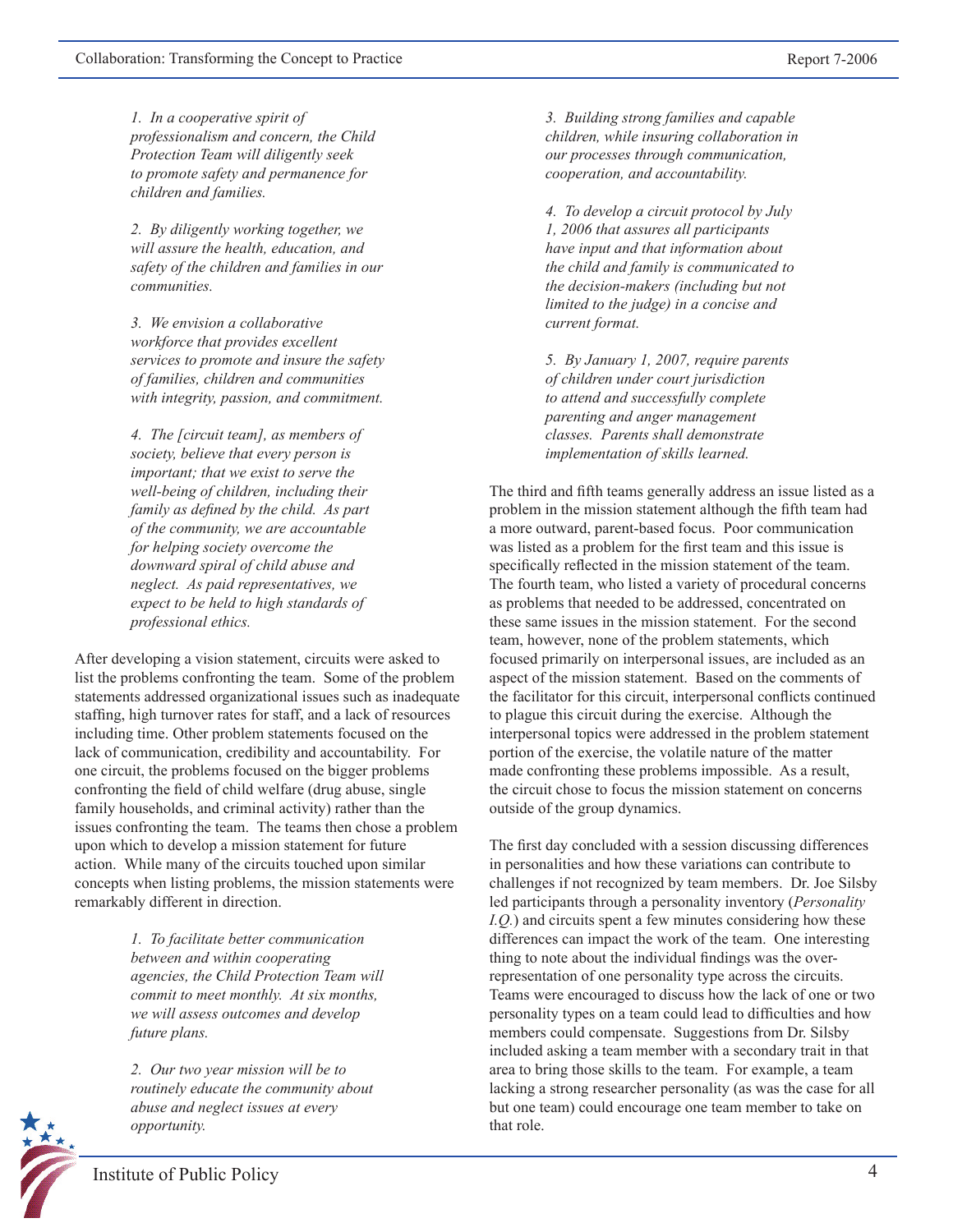Based on the evaluations, a strong majority  $(93 - 96%)$  of the participants reported each of the plenary sessions on the first day were helpful. A similar number of participants indicated the group exercises were relevant to the work of the team.

#### Day Two

Defining the roles and responsibilities of each team member dominated the Day Two agenda. The opening plenary session focused on why clear roles and responsibilities would help the circuit team function in a more collaborative manner and the benefits that would accrue as a result. The teams then went to breakout rooms for a group exercise that lasted approximately three hours.

The group exercise was conducted in a slightly different manner by each of the facilitators but the content remained essentially the same. Participants were first asked to list their duties and responsibilities to the team. After listing the duties, participants were asked to record what they perceived the other team members expected from them as a member of the team. The purpose of these first steps in the group exercise was to define how each person saw their role on the team. After completing this list, individuals were asked to shift focus and list expectations of the other team members. Once all participants had listed expectations for the other team members, the differences between the individual's lists and the list of the other team members was discussed in an effort to clarify roles.

The conversations that resulted proved to be one of the most beneficial aspects of the Collaboration Workshop for participants because of the differences in the three lists. Frequently, individuals listed duties and responsibilities that were unlike the expectations of the other team members. For example, an individual may list organizational skills as a duty and an expectation that others have while the rest of the team may concur that organizational skills are important but believe that the individual better serves the team through strong staff training. The role clarification exercise forced members to openly discuss the expectations for each person and modify perceptions of how the team operates.

Another interesting outcome of the role clarification exercise was a move toward more equal power relationships between team members. Collaboration can not occur without trust and it is challenging to trust a member of the team in a position of authority. For child welfare teams, judges are frequently viewed as the member with the most authority and as the least likely to serve as a collaborative team member. For example, members of a team may not disagree with a judge for fear of offending or causing future problems. Providing team members with an opportunity to state expectations for the judge allowed the judge to be seen less as an authority figure and more as an individual who can and should contribute to the collaborative environment the team is working to achieve.

Children's Division employees were particularly likely to change their perception of the judge. Traditionally, juvenile officers and judges work together on a more frequent basis and, as a result, tend to have a better understanding of team roles and responsibilities to each other. Children's Division employees, on the other hand, have more limited involvement with the judge and the contact tends to be in formal settings. By allowing the Children's Division employees a chance to view the judge in a new manner, as a member of the team, unexpected discussions on the differences between agency cultures also occurred. It should also be noted that there were similar changes in how individuals viewed members of the team from their own agency. There are clear power structures in the Children's Division and juvenile offices and this exercise allowed for the managers and staff (as defined within each agency) to develop a new understanding of roles and responsibilities.

The final part of the group exercise centered on the leadership attributes and characteristics essential for the team's success. The leadership characteristics commonly cited by circuits included supporting the efforts of the team, sharing the leadership role, and serving as a positive role model for those not on the core circuit team. One significant theme among the groups was the concept of a "new era". The teams wanted to illustrate the changes in attitude and the growth occurring when they returned home by "leading by example" and supporting each other in an environment that may not understand the depth of the changes in their attitudes resulting from the Collaboration Workshop.

After a facilitated lunch discussion with professional colleagues from other circuits, Michael Buenger, Missouri State Court Administrator, gave a presentation on Collaboration in American History. The well-received presentation was followed by an explanation of the group experiential exercise.

The experiential exercise is one of the most unique aspects of the Collaboration curriculum. According to the Collaboration curriculum, "when individuals have a concrete experience, they reflect on that experience, abstract from it, and then act on their learning." In the experiential exercise, teams are directed to visit a local historical area and learn the lessons of collaboration that the location has to offer. Teams are not provided any material or information on the experiential exercise until a few moments before it began providing a level playing field for all teams. The teams then had the rest of the day to plan their excursion, visit the destination, reflect on how the collaboration relates to their own collaborative efforts, and prepare a "report-out" for the next morning. The report-out could be no longer than five minutes, needed to address a specific list of questions, and teams had to be creative in the methods of presentation used.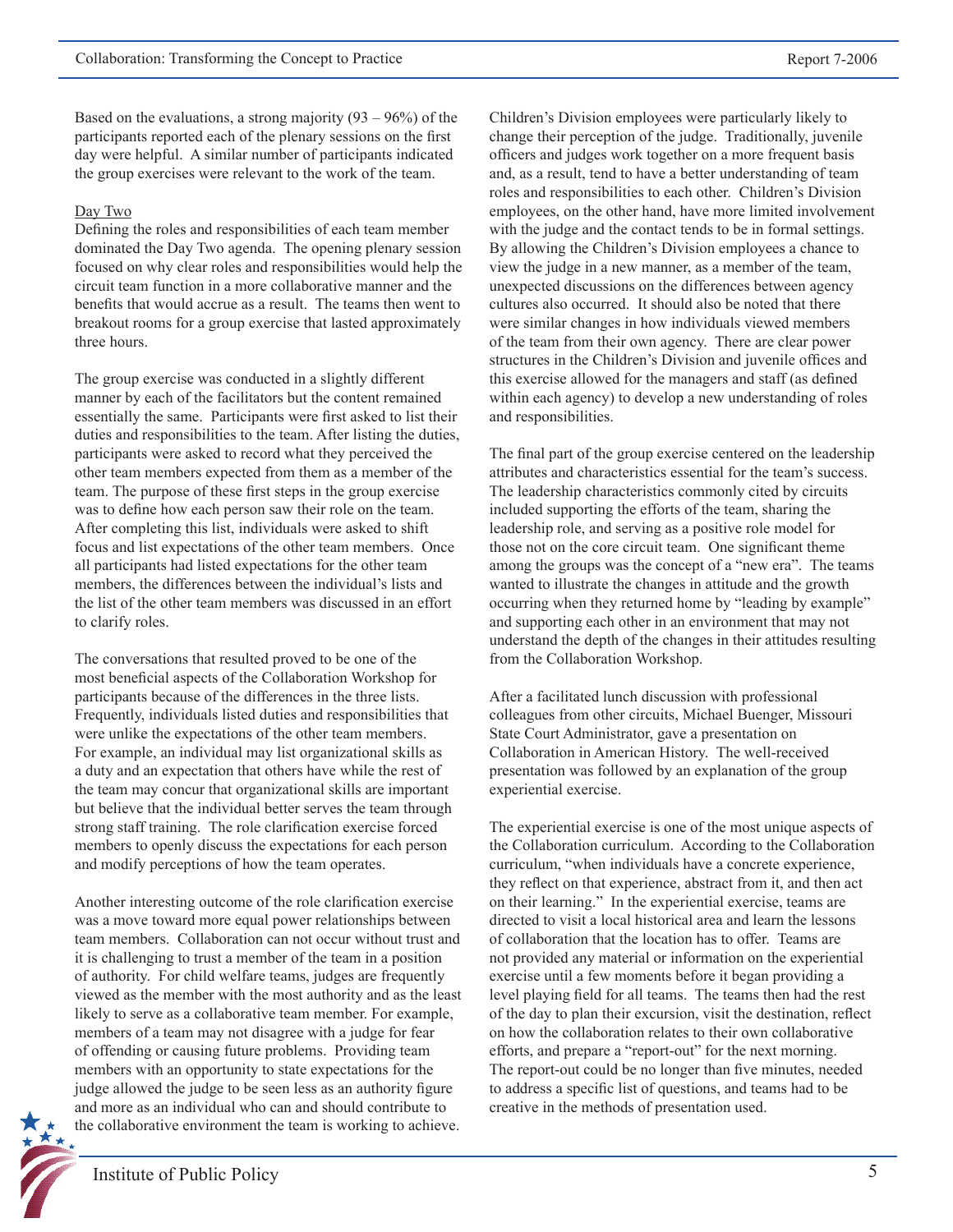To assist with the preparation of the report-out, each team had the option of borrowing a digital camera and a laptop from the Office of State Courts Administrator. There was caveat for the use of the equipment – all technical difficulties had to be solved by the team, not by the OSCA employees. (This caveat proved to be a point of contention for some of the circuits who did experience technical difficulties.) The reason for not assisting teams with technical difficulties is the belief that the teams will have to rely on each other to solve problems when they return to their circuit. This exercise seeks to simulate the difficulties of collaboration while underscoring the team's ability to solve problems. With a list of ten historical locations in Mid-Missouri and instructions on the experiential exercise, each circuit was dismissed for the day.

#### Day Three

The morning started with each circuit reporting on the experiential learning exercise. The presentations of the teams varied in many ways including the number of people who spoke during the report, the quality of the presentation, and the method of presenting the material. For example, one circuit had each member stand at the front but only one person spoke. Another circuit sent three team members to the front, individually, while the remaining members stayed seated. One team displayed true collaborative spirit through a group presentation in which everyone stood at the front of the room and every person had a speaking role.

The quality of the presentations also varied with some of the circuits opting to use PowerPoint and others relying solely on verbal communication. The technical presentation of the experiential exercise, however, was not indicative of the extent to which team members worked together. For two of the circuits, one person was responsible for the development and completion of the PowerPoint after the rest of the group finished for the day. One circuit completed the PowerPoint presentation as a group.

The experiential exercise was, on the whole, successful although individuals did vary in reactions. One respondent felt the experiential exercise was fun "but the problems with the equipment [were] ridiculous!" As an alternative, the respondent suggested having circuits bring their own equipment. Rather than suggesting teams bring equipment for future workshops, it may be better to more fully explain the reasoning behind not providing technical assistance. On the whole, 96 percent of respondents felt the experiential exercise was helpful.

The remaining time at the Collaboration Workshop focused on group dynamics, team and project lifecycles, and development of an action plan for each circuit. During the group dynamics exercise, the teams were asked to individually plot where the group fell on a graph listing task functions and process functions. The four task functions

– orientation, organization, data flow, problem solving – describe how a team collects and uses information to solve problems. The four process functions – forming, storming, norming, and performing – focus on the manner in which the team approaches its work. The team then discussed the differences in the dynamics of the group and attempted to reach a compromise on the current state of the team.<sup>3</sup>

After identifying the placement of the team on the graph, the group discussed how the work of the team could be furthered. This exercise led directly to the final group exercise when circuits were asked to develop goals, objectives, and critical work activities to continue efforts following the Collaboration Workshop.

As a consequence of the goals, objectives and critical activities group exercise; one team revised its mission statement and completed the unfinished vision statement from the first day. In the original mission statement, the team focused on the actions of the parents of children under court jurisdiction. By the third day, the focus had shifted to the actions of the team and building better communication between agencies. The vision statement also reflects the change of the team from one of "fixing parents" to working together to help families.

#### Original Mission Statement

*By January 1, 2007, require parents of children under court jurisdiction to attend and successfully complete parenting and anger management classes. Parents shall demonstrate implementation of skills learned.*

#### New Mission Statement

*By June 1, 2006, the team will work to establish better communication among the agencies and individuals that directly serve children and families in need.*

#### New Vision Statement

*Our vision is to respectfully assist families in providing a safe environment for their children.*

After the final group exercise, each circuit presented future action plans. Several circuits planned to convene gatherings of personnel from the Children's Division and the juvenile office (informal picnics and formal meetings) to discuss the Collaboration Workshop. Each circuit hoped the joint gathering would provide a unified explanation of the work completed by each team, foster an environment of inclusiveness, and model the behavior the team hoped to establish for the circuit. The workshop concluded with a short video illustrating the importance of collaboration in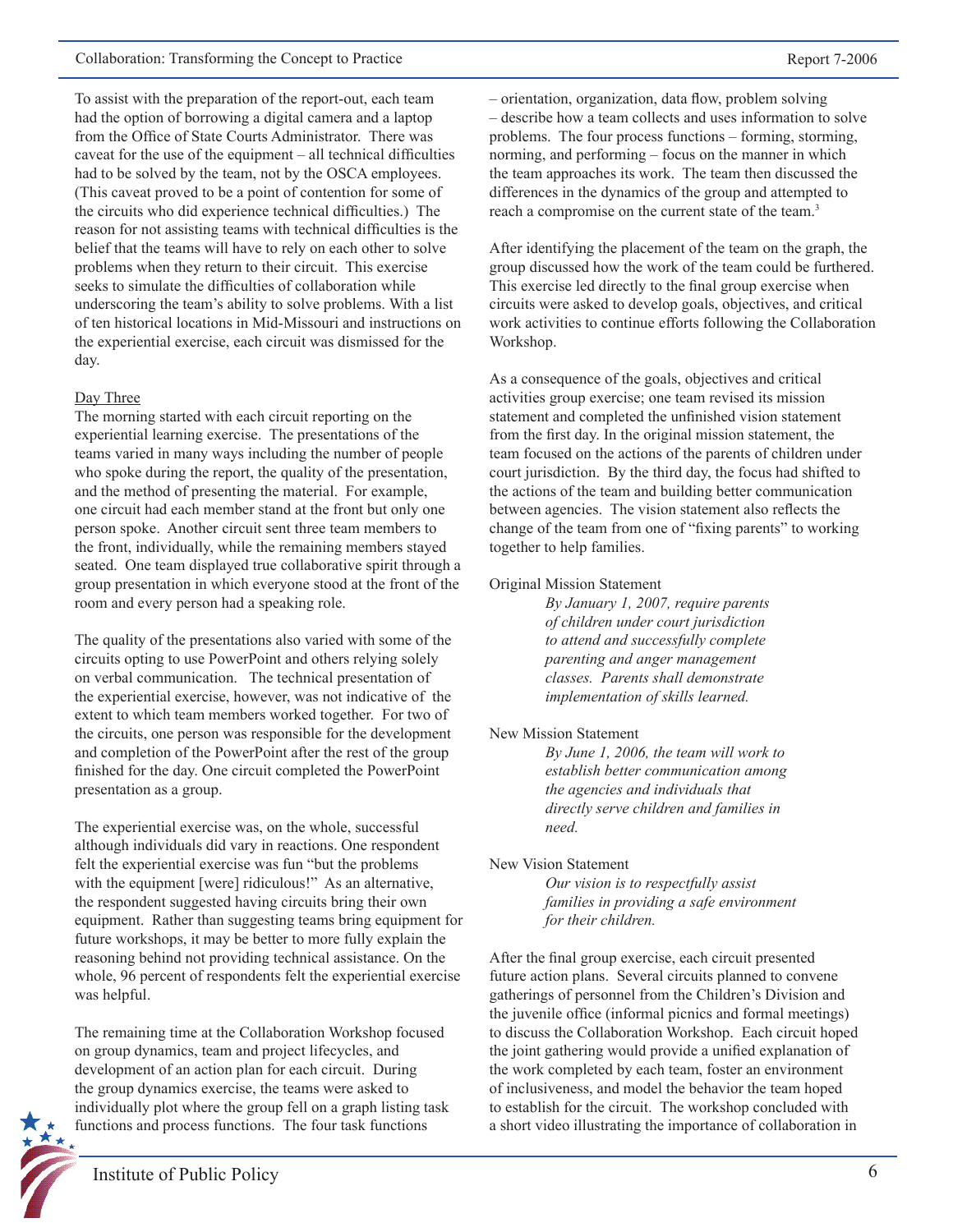nature and entreaties to complete the evaluation form in the packet.

#### **Overall Findings**

On the evaluation sheet distributed at the end of the workshop, participants were asked if the plenary sessions, team sessions, agenda flow or other components of the workshop worked best. While participants could pick all of the options as a response, only four respondents marked more than one category as working best for the workshop. Twentyfive respondents (86%) indicated the team sessions were the part of the curriculum that worked the best. The agenda flow, or a combination of the plenary and teamwork sessions, were considered a positive aspect of the workshop by 24 percent of respondents and 7 percent of respondents stated the plenary session worked best.

Participants were also asked to indicate how successful the workshop was in achieving its goals by rating five statements from 1 (fully disagree) to 5 (fully agree). The statements covered the following issues: promoting a common language of collaboration; providing the team an opportunity to articulate its vision; enabling the team to understand project lifecycles; promoting team building; and sharing common experiences with one another. Seventy-nine percent of respondents fully agreed the workshop promoted team building. The workshop was also successful at allowing teams to share common experiences with one another (62%) and in providing the team an opportunity to articulate their vision, mission, and goals (62%). Only 34 percent of respondents fully agreed the workshop enabled the team to understand project lifecycles. The lifecycles session was one of the more difficult concepts to convey to the circuits and it occurred on the last day of the workshop. These two factors may account for the lower positive rating. The range of responses for each category is presented in Figure 1 below.

#### **Figure 1. Percentage of respondent ratings on overall success of the workshop**



Respondents also provided feedback on the overall quality of the workshop and the sessions. The majority of comments were highly positive, including one participant who felt that the workshop was "the best training I have had with the state in 8 years". Another called the workshop "eye-opening, challenging, [and] confirming". Respondents frequently mentioned team growth and discussed what a "great opportunity" the workshop had been. As one respondent explained "we had made a lot of progress in the past but this showed the gaps that we did not realize existed." Others appreciated having the opportunity to "get to know each other on a more personal level."

Despite the glowing comments on how the workshop helped the teams grow, respondents felt there were improvements that could be made. Several respondents felt the curriculum for first and second day of the training should be reversed. As one individual stated "the roles and responsibilities exercises began [a] break through while some of the Day 1 sessions . . . added to mistrust, i.e. listing of problems."

Several respondents suggested including more breaks in the schedule. Others wanted the workshop "increase[d] by at least half day or full day." A few comments revealed participants may have been hesitant to attend a three day workshop but concluded that "looking back over the three days, I understand and agree with the format." Another thought it "was odd to do for three days; but worthwhile."

A handful of respondents wanted some measurement of team growth in the future through a follow-up administration of the "working together" questionnaire administered during the first day or have a follow up session in one year "to see progress." Another person asked "how will we know how effective this is within the other circuits?" and suggested it "would be interesting to know the outcome and whether or not our facilitator will come check out the progress."

Facilitators were also assessed through the evaluation form. All respondents agreed the facilitator for their team was knowledgeable, well prepared, and encouraged a culture of respect and collaboration for each member of the team. There was also full agreement on the facilitators' ability to guide the team through learning activities and engage each member of the team. The facilitators were described as "energetic," "very patient and skilled," and able to keep the teams on task. Each facilitator was, in some fashion, described as playing a crucial role in the process and in the progress of the team. For example, one facilitator was described as a "necessary person in this workshop" while another was an "integral part of the progress made by our group."

#### **Facilitator Feedback**

At the conclusion of the Collaboration Workshop, each facilitator was asked to write a short paragraph discussing if and how a circuit progressed through the course of the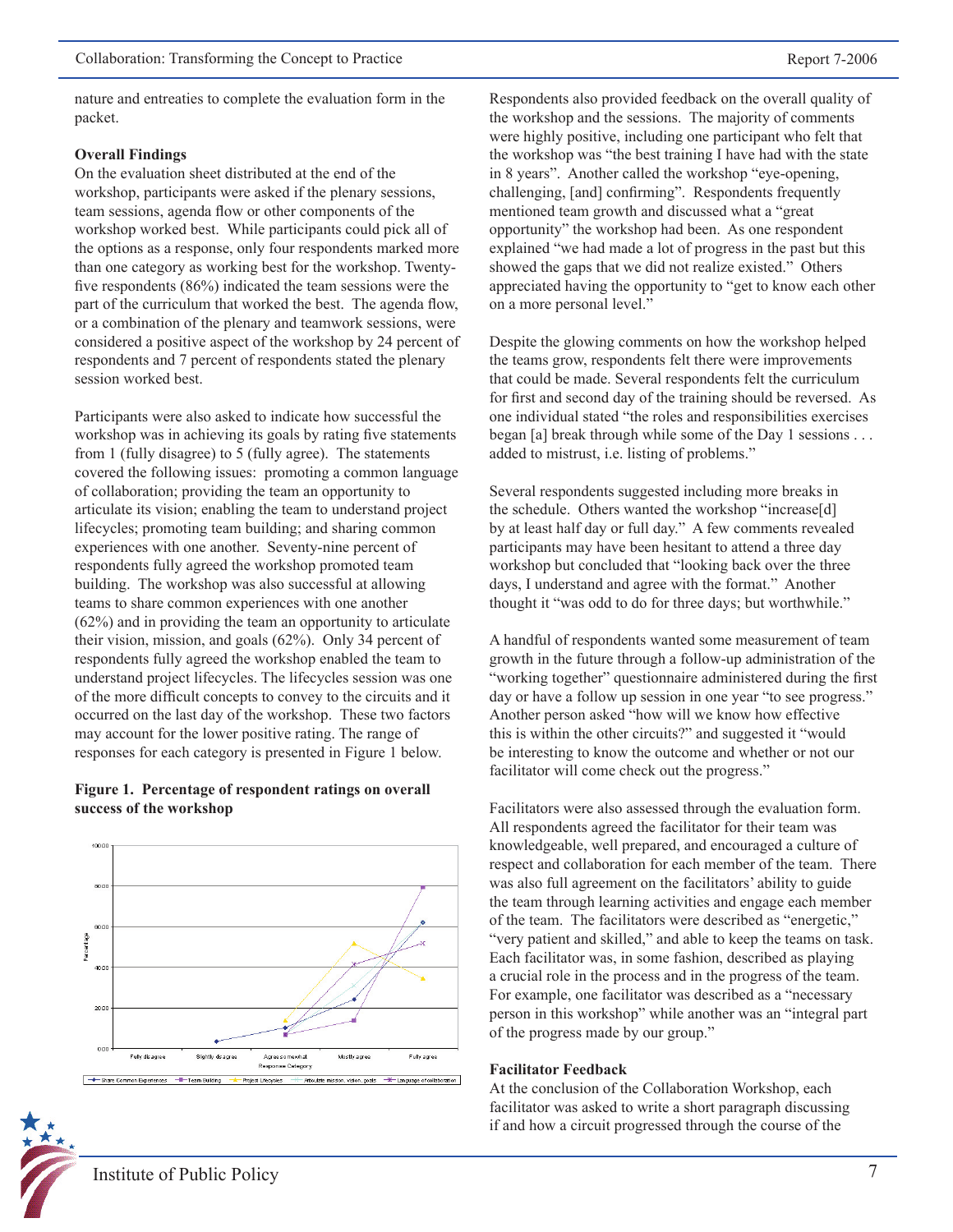sessions. Overall, each facilitator (including an author of this report) was impressed by the changes that occurred within the teams. Each team started with varied levels of trust between the members of the team and between the agencies. A few of the teams had made initial steps towards collaboration prior to the workshop but others had never worked together as a team. The reasons for not working together in past covered a range of issues including circuit cultures, new hires, and personality conflicts. Each circuit, despite different starting points, took steps to establish trust among individual members and to work through the personal and organizational wounds of the past. Each facilitator commented that the value of collaborative efforts became more evident through the course of the workshop and there was a transition from an individual approach to a jointly-held feeling of "team" by the end of the workshop. Most importantly, in some respects, none of the teams felt the workshop was the stopping point according to the facilitators. Each team recognized the work that is left to be done and the continued commitment to collaboration necessary to reach goals.

#### **Post-conference Assessment**

On May 2, 2006 each Collaboration Workshop participant was emailed an invitation to participate in a follow-up assessment. The Wilder Collaboration Factors Inventory and a few questions regarding team actions since the Collaboration Workshop were posted online for participants to complete. The participants were given ten days to complete the assessment and a reminder email was sent four days after the initial letter. Of the 30 participants, 16 completed the assessment for a 53 percent response rate. At least two individuals from each circuit team completed the online assessment with an average of 3.2 completed by each circuit. The low response rate for the follow-up was disappointing but the information from those who did complete the assessment was valuable.

The results of the Wilder Collaboration Factors Inventory are difficult to assess on a circuit-by-circuit basis due to the low response rates. Cumulatively, there was no more than .64 variation in each of the factors between the Workshop and the post-workshop assessment (see Table 2). Most factor scores improved but there were a few exceptions. The history factor had the largest negative change between the pre- and post-test (-.38). One possible explanation for the negative change in the history factor is that respondents had a modified definition of "collaboration" as a result of the workshop. A change in participants understanding of collaboration may have led some participants to think of past efforts of staff working together and trying to solve problems as not being truly collaborative in nature. The other factors with negative changes between the pre- and post-test may have been similarly impacted by a redefinition of the term collaborative.

The largest positive increase between the pre- and posttest occurred in the "development of clear roles and policy guidelines" factor. The positive movement in this factor is especially heartening in view of the amount of the time the Collaboration Workshop spent on defining team roles. In the areas of the Collaboration curriculum most directly correlated to the factors in the WCFI, all showed positive increases, albeit small in most cases. For example, concrete, attainable goals and objectives were discussed throughout the three day workshop and, overall, the respondents seem to feel their circuit is moving in the right direction. While the goal is to move each circuit to a place with only positive changes, the lower scores may also reflect a better understanding of what it means to collaborate and what each team needs to accomplish next.

#### **Table 2. Differences in cumulative average scores in the pre- and post-test**

| <b>Factors</b>                                                       | Post | Pre  | <b>Difference</b> |  |
|----------------------------------------------------------------------|------|------|-------------------|--|
| History of collaboration or<br>cooperation in the community          | 2.94 | 3.32 | $-0.38$           |  |
| Collaborative group seen as a<br>legitimate leader in the community. | 3.88 | 3.86 | 0.02              |  |
| Favorable political and social climate.                              | 4.38 | 4.25 | 0.13              |  |
| Mutual respect, understanding, and<br>trust.                         | 3.16 | 3.31 | $-0.15$           |  |
| Appropriate cross-section of members                                 | 3.66 | 3.94 | $-0.28$           |  |
| Members see collaboration as in their<br>self-interest.              | 3.97 | 3.82 | 0.15              |  |
| Members share a stake in both<br>process and outcome.                | 4.06 | 3.91 | 0.15              |  |
| Flexibility                                                          | 3.44 | 3.31 | 0.12              |  |
| Development of clear roles and policy<br>guidelines.                 | 3.72 | 3.08 | 0.64              |  |
| Adaptability                                                         | 3.75 | 3.64 | 0.11              |  |
| Open and frequent communication.                                     | 3.65 | 3.50 | 0.14              |  |
| Established informal relationships<br>and communication links.       | 3.97 | 4.06 | $-0.09$           |  |
| Concrete, attainable goals and<br>objectives.                        | 3.83 | 3.64 | 0.19              |  |
| Shared vision                                                        | 3.72 | 3.65 | 0.06              |  |
| Unique purpose                                                       | 4.44 | 4.51 | $-0.07$           |  |
| Skilled leadership                                                   | 4.13 | 4.22 | $-0.10$           |  |
| Note: Based on a five point scale (1=strongly disagree, 5=strongly   |      |      |                   |  |

agree)

The follow-up assessment also included questions about the changes in the circuit team and the status of implementation efforts following the workshop. The most common theme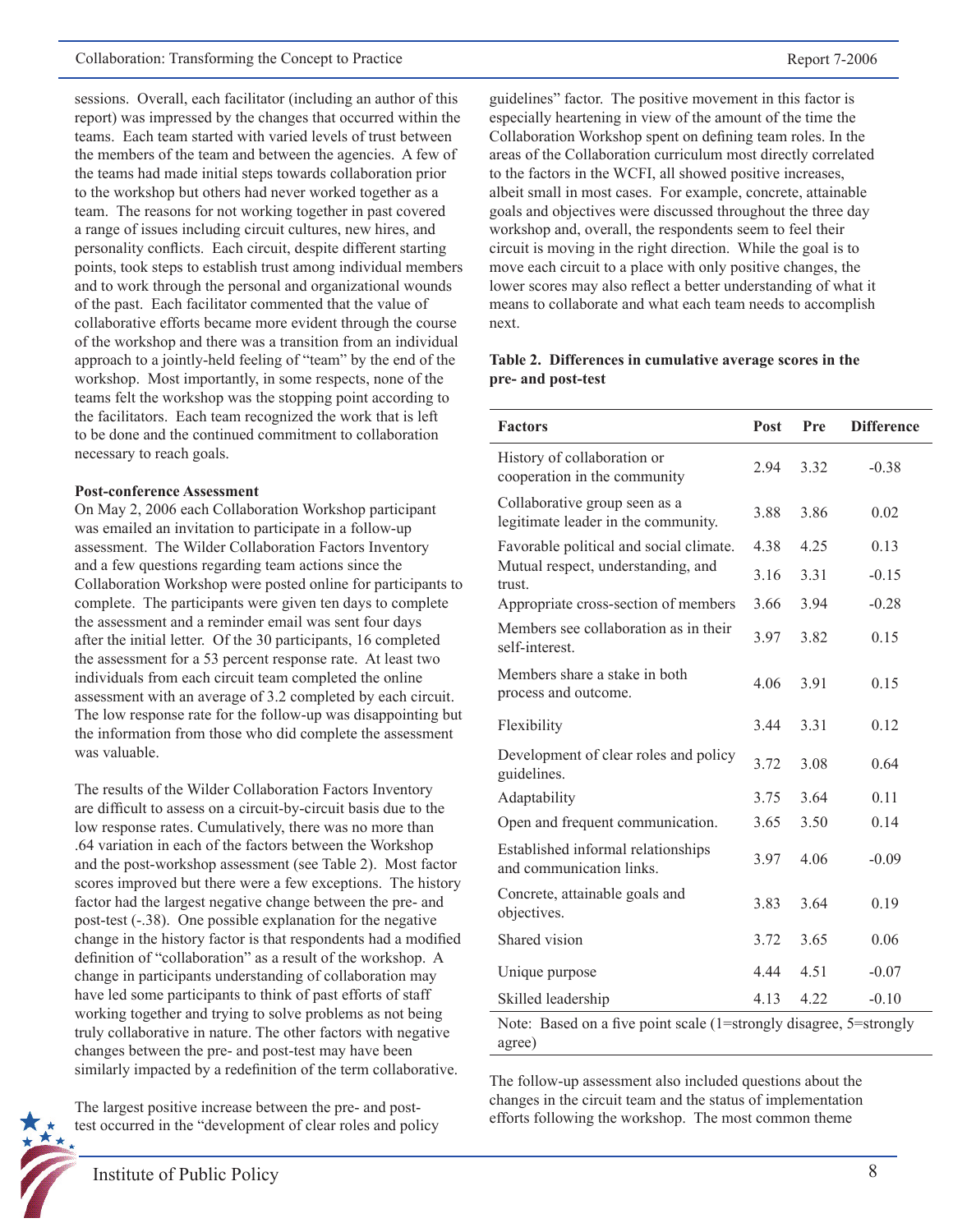respondents listed for the changes in the circuit team centered on improving communication. Respondents describe communication as "more frequent," "more relaxed," and "more open." One respondent explained "there is significantly more communication and a much more productive tone to that communication" following the workshop. Another person believed "members of our team are openly trying to be inclusive, to generate more dialogue, and to work better together."

Implementation of the team objectives is also proceeding according to respondents. Several circuits have developed better reports including a "unified information packet for both counties" and new forms. Another circuit has adjusted the amount of notice the juvenile court receives for a Family Support Team Meeting and the number of days before a court action that reports from the Children's Division are submitted. Improving the culture between the agencies for all staff was the goal of one circuit. To achieve this goal, the circuit is enforcing a policy "that discourages open complaints and criticisms of members of the other agency." As a result of this policy, "there is much less negative chatter between individuals of one agency about members of the other."

Of the five participating circuits, one had not yet experienced any forward movement since the workshop. A member of the circuit team left following the Collaboration Workshop and a replacement had yet to be hired when the follow-up assessment was administered. An underlying goal of the Collaboration Workshop was to build a multi-agency culture where collaboration can continue to be the expectation and the norm despite changes in the team composition. For this team in particular, reaching the underlying goal would have been challenging. Distrust and individual level conflicts prior to the workshop hindered progress toward collaboration even within the Collaboration Workshop setting. While the workshop provided an opportunity for the circuit team to approach these issues, it will take more time to build a culture of trust and possibly attendance at a future Collaboration Workshop (or similar learning experience) with the new team member.

The follow-up assessment also asked if the respondent would recommend the Collaboration Workshop to other circuits. One hundred percent of the respondents would recommend the Collaboration Workshop to others but for a variety of reasons. Several individuals cited the neutral setting as a way to "air our differences" and focus "on issues without job distractions." One attributed the neutral setting as providing "a chance to compromise . . . and work toward achieving" goals. Some described the facilitator as "the key" while the curriculum was "very valuable" to others. Part of the success of the workshop for individual participants was demonstrated by their desire to open up teams to include more people and stating "all circuits should be mandated to attend and complete this training." A few selected comments

from respondents are provided below to further illustrate the success of the Collaboration Workshop.

*"It was a turning point for our circuit . . ."*

*"The experience created an opportunity to address a lot of relationship and communication issues that would otherwise not have been addressed."*

*"This was the best possible thing for our circuit. It has improved our way of doing business which in turn has helped the children and families we serve."*

#### **Recommendations**

The high level of success for the Collaboration Workshop from the perspective of the participants and the facilitators does not preclude improvements in the future. Both the curriculum and the three day format were experimental for interagency efforts in Missouri and the overwhelmingly positive feedback on the Collaboration Workshop provides strong evidence about the value of the Workshop. By and large, most of the recommendations in this section focus on operational and technical issues rather than substantive changes to the Collaboration Workshop.

- 1. Recognize personality conflicts in some circuits can hinder movement through the curriculum. Prepare facilitators for this possibility in the future.
- 2. Expand the depth of the plenary sessions while reducing the amount of time in the plenary sessions. The plenary sessions are vital to moving the circuit teams on to new concepts but some participants voiced frustration with the differences between the information presented in the session and the group exercise that followed. Teams also enjoyed the exercises and the workshop may be improved by devoting more time to those group activities.
- 3. Consider using the "Working Together: A Profile of Collaboration" assessment as part of the application packet. If individuals complete the "Working Together" assessment rather than the Wilders Collaboration Factors Inventory, the results can be discussed immediately after the workshop begins. If the scoring is completed prior to the assessment, facilitators will have more opportunity to review and analyze the results and the team will have more time to interpret how the scores reflect the current status of the team. The same assessment can then be used to gauge changes in self-perception of the team during the follow-up evaluation.
- 4. Discuss switching the curriculum between the first and second day. Changing the curriculum may not be feasible or desirable but it should be considered due to the number of written and verbal suggestions from the participants.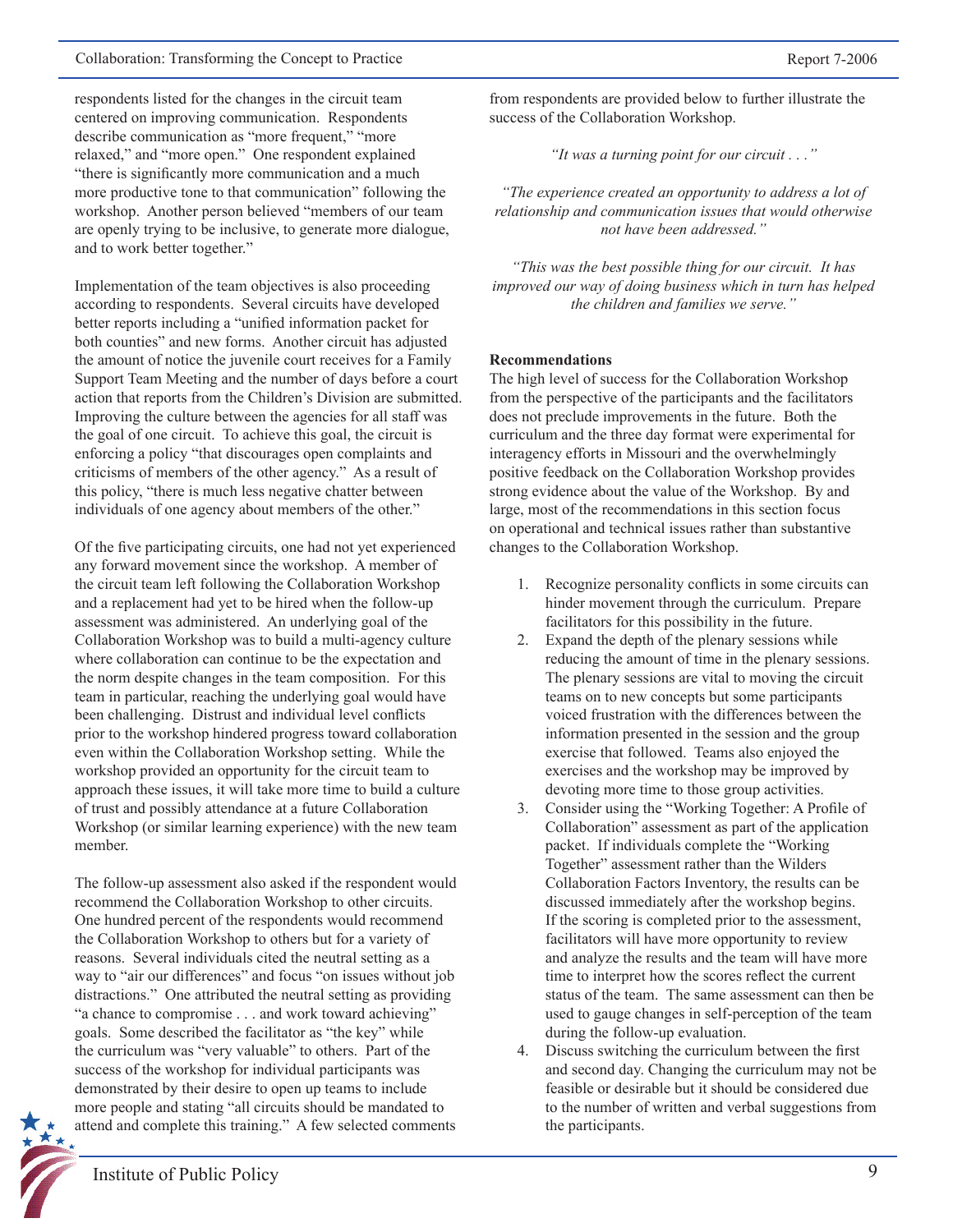- 5. Increase the expectations for the experiential exercise. Collaboration can not be forced upon the team but a little bit of competition among the circuits may go a long way in upping the ante for the presentations. One method of encouraging more thought and effort in the exercise is through the use of "prizes." By identifying five components of collaboration and awarding each team a prize for demonstrating one of the five factors, teams may work on the presentations more as a group and reduce the number of incidents where only one person works on the presentation or provides the oral report.
- 6. Consider technical assistance for circuits after the workshop. Several circuits were anxious they would confront problems the team could not solve. While technical assistance can not solve team problems, an outside facilitator could offer solutions and encourage the team's efforts after the workshop. In many cases the availability of technical assistance may be enough to fortify the team's feelings of increased capability.
- 7. Increase the level of follow-up on the growth of the circuit teams after the workshop. Many of the circuit teams expressed a desire to "prove" how well they were going to do after returning home. It may be beneficial to support this desire by conducting another follow-up assessment in six months or by calling team members to discuss progress periodically. While the follow-up efforts may not be used as an evaluation assessment, the teams may feel bolstered in their efforts if there are more reminders of the purpose and goals of the Collaboration Workshop.

#### **Conclusion**

The Collaboration Workshop required a large commitment of time and resources for the circuits, the organizing agencies, and the facilitators but, the effort produced impressive outcomes. Missouri would be well-served to continue this learning experience for additional circuits in future years.

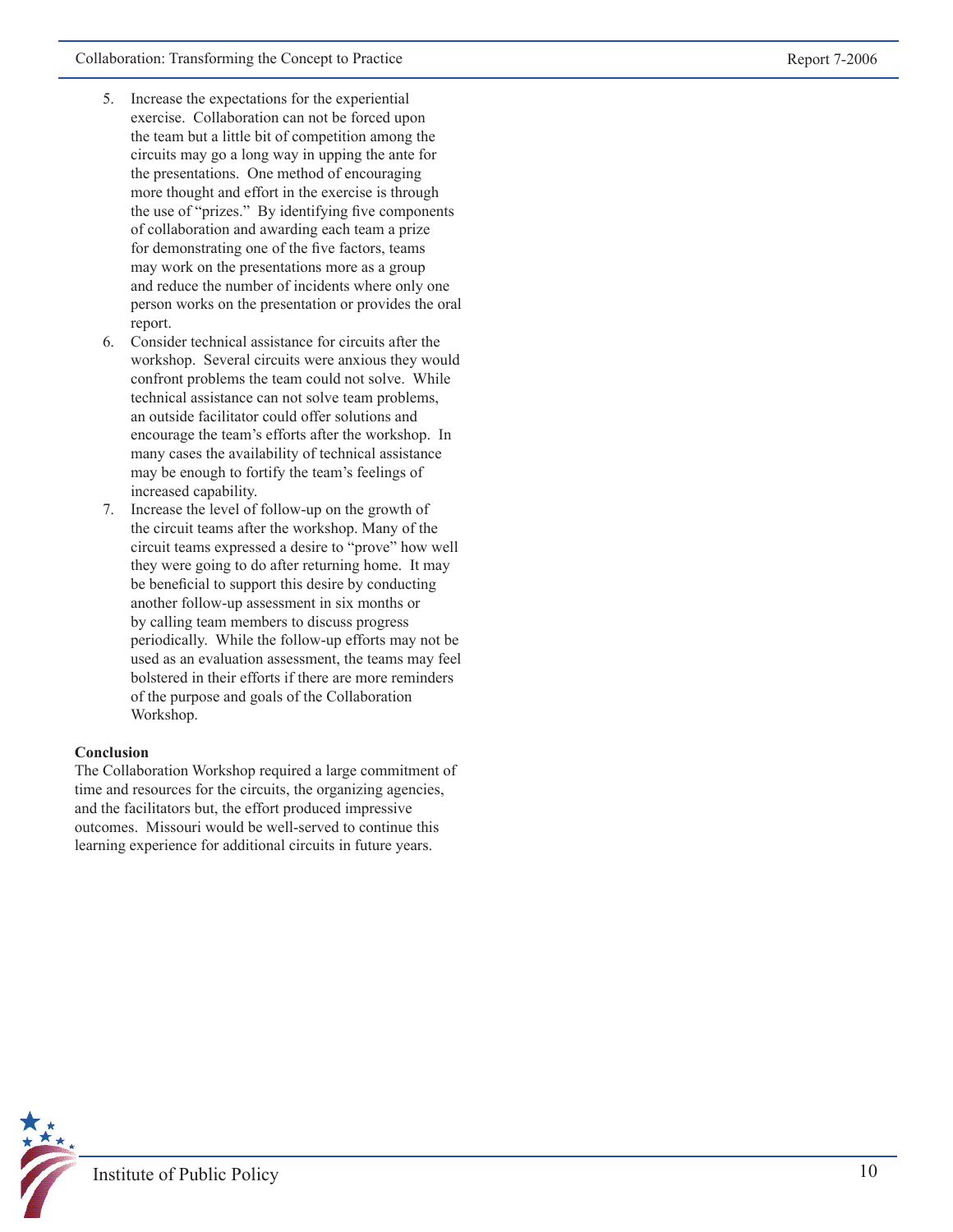## **Appendices**

## Table of Contents

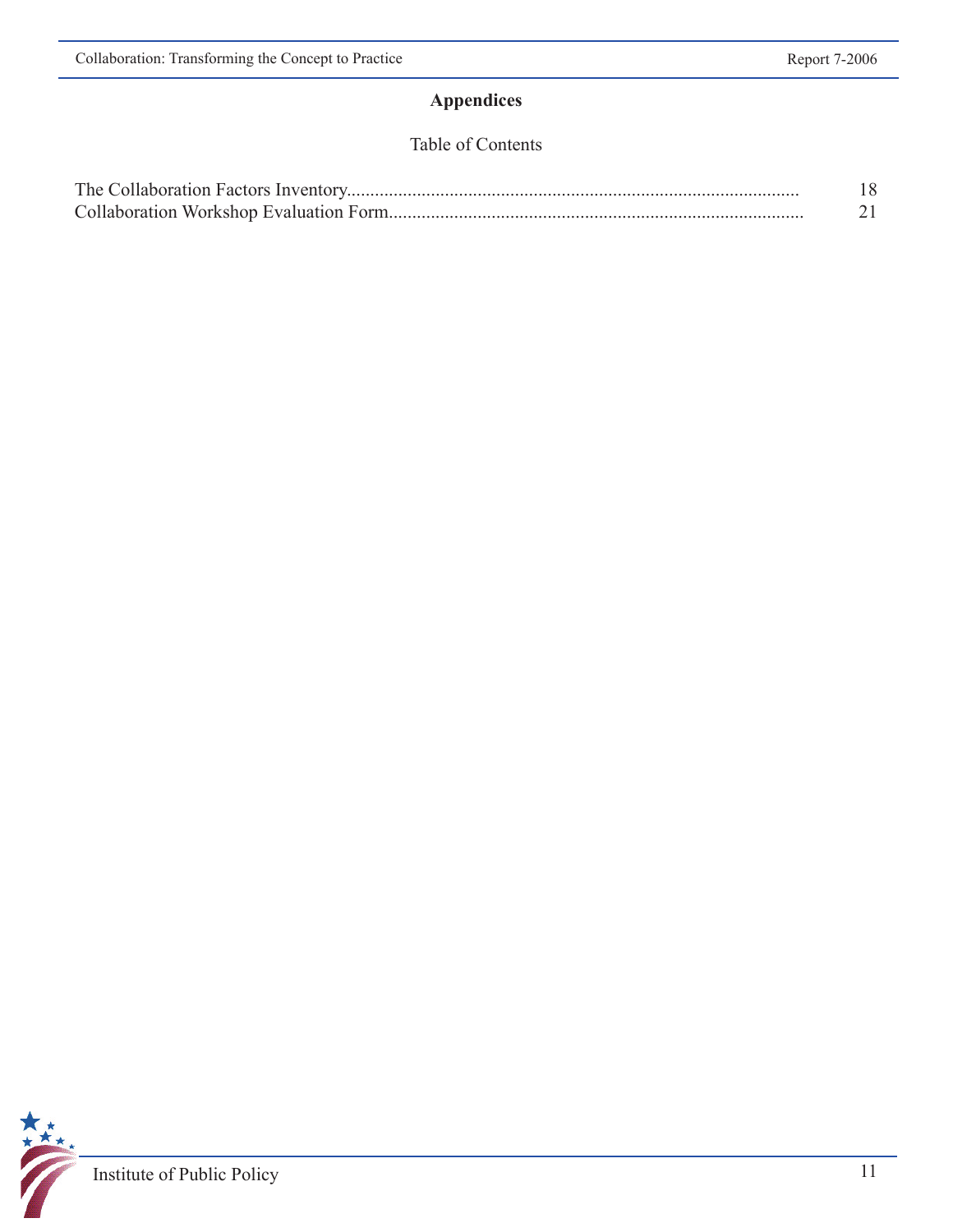| Collaboration: Transforming the Concept to Practice |      |  |
|-----------------------------------------------------|------|--|
| The Collaboration Factors Inventory                 |      |  |
| Name                                                | Date |  |

Circuit/County(ies) Organization

Position Title

*Please answer all of the statements below to the best of your ability. Your responses will not be shared with any other member of your circuit as individual responses. Completed surveys are due by Wednesday, December 7, 2005. See instructions for submitting at the end of this survey.*

| Factor                                                                       | <b>Statement</b>                                                                                                                                                                                 | <b>Strongly</b><br><b>Disagree</b> | <b>Disagree</b> | Neutral, No<br>opinion | Agree          | <b>Strongly</b><br>Agree |
|------------------------------------------------------------------------------|--------------------------------------------------------------------------------------------------------------------------------------------------------------------------------------------------|------------------------------------|-----------------|------------------------|----------------|--------------------------|
| History of<br>collaboration<br>or                                            | 1. Court and agency staff in our<br>circuit have a history of working<br>together.                                                                                                               | $\mathbf{1}$                       | $\overline{2}$  | 3                      | $\overline{4}$ | 5                        |
| cooperation<br>in the<br>community                                           | 2. Trying to solve problems<br>through collaboration has been<br>common in this circuit. It's been<br>done a lot before.                                                                         | $\mathbf{1}$                       | $\overline{2}$  | 3                      | $\overline{4}$ | 5                        |
| Collaborative<br>group seen as<br>a legitimate<br>leader in the<br>community | 3. Other agencies in this circuit<br>who are not part of this team<br>would generally agree that<br>team participants are the right<br>participants to deal with issues<br>around child welfare. | $\mathbf{1}$                       | $\overline{2}$  | 3                      | $\overline{4}$ | 5                        |
| Favorable<br>political and                                                   | 4. The political and social climate<br>seems to be right for enhancing/<br>improving our collaboration.                                                                                          | $\mathbf{1}$                       | $\mathfrak{2}$  | 3                      | $\overline{4}$ | 5                        |
| social climate                                                               | 5. The time is right for this<br>collaboration workshop.                                                                                                                                         | $\mathbf{1}$                       | $\overline{2}$  | $\overline{3}$         | $\overline{4}$ | 5                        |
| Mutual                                                                       | 6. The people involved on our<br>circuit team always trust one<br>another.                                                                                                                       | $\mathbf{1}$                       | $\overline{2}$  | 3                      | $\overline{4}$ | 5                        |
| respect,                                                                     | 7. I have a lot of respect for the<br>other people involved on this team.                                                                                                                        | $\mathbf{1}$                       | $\overline{2}$  | $\overline{3}$         | $\overline{4}$ | 5                        |
| Appropriate<br>cross section<br>of members                                   | 8. The people involved in our<br>circuit team represent a cross<br>section of those who have a<br>stake in what we are trying to<br>accomplish.                                                  | $\mathbf{1}$                       | $\overline{2}$  | 3                      | $\overline{4}$ | 5                        |
|                                                                              | 9. All the groups that we need to<br>be represented on the team have<br>representation on the team.                                                                                              | $\mathbf{1}$                       | $\overline{2}$  | 3                      | $\overline{4}$ | 5                        |
| Members see<br>collaboration                                                 | 10. My court/agency/office benefits<br>from being involved on the circuit<br>team.                                                                                                               | $\mathbf{1}$                       | $\overline{2}$  | 3                      | 4              | 5                        |
| as in their<br>self-interest                                                 | 11. People involved on our circuit<br>team are willing to compromise on<br>important issues.                                                                                                     | $\mathbf{1}$                       | $\overline{2}$  | 3                      | 4              | 5                        |

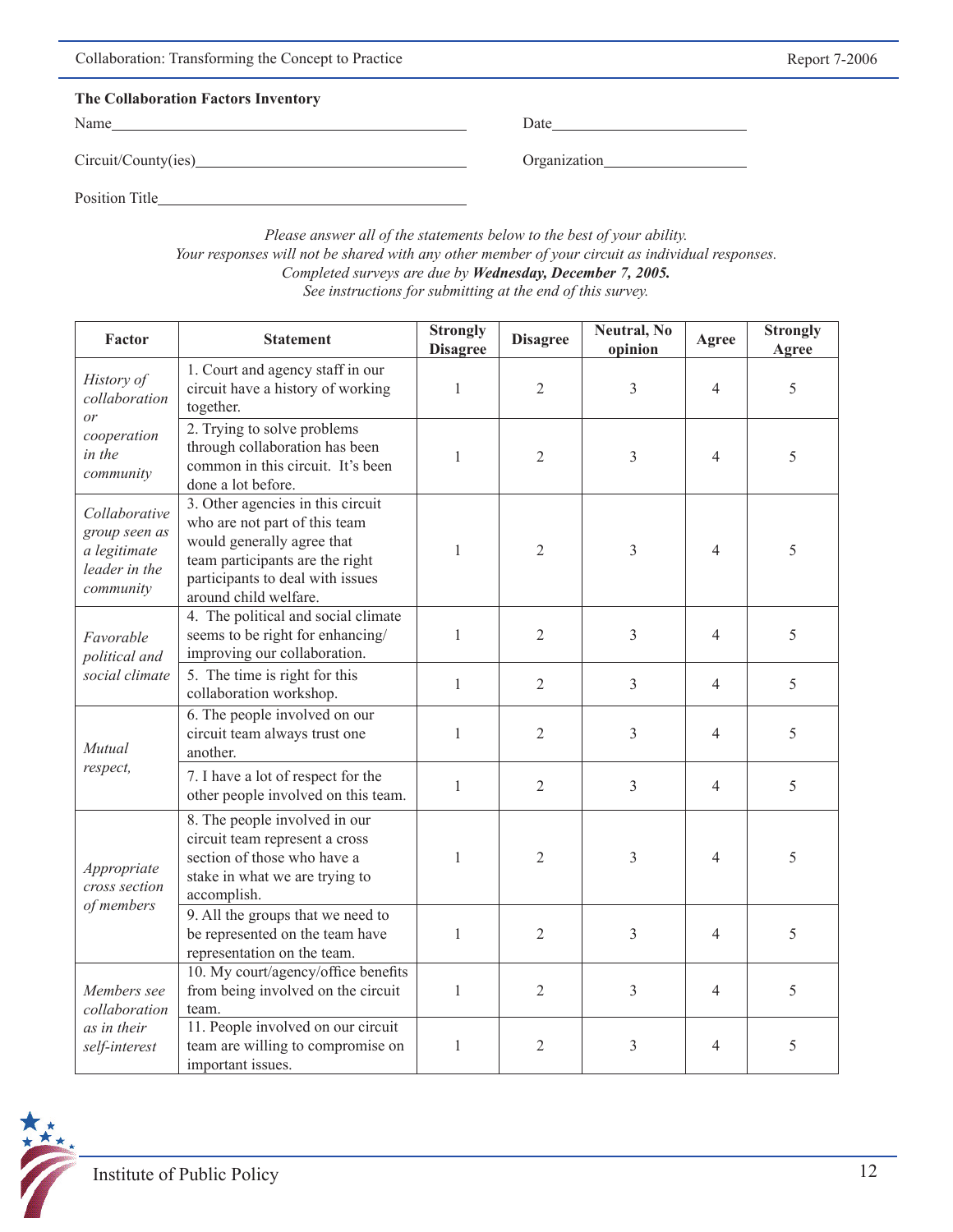| Factor                                                                    | <b>Statement</b>                                                                                                                                                               | <b>Strongly</b><br><b>Disagree</b> | <b>Disagree</b> | Neutral,<br>No opinion | Agree          | Strongly<br>Agree |
|---------------------------------------------------------------------------|--------------------------------------------------------------------------------------------------------------------------------------------------------------------------------|------------------------------------|-----------------|------------------------|----------------|-------------------|
| Member share<br>a stake in both                                           | 12. The individuals that belong to our<br>team invest the right amount of time on<br>current child welfare issues.                                                             | $\mathbf{1}$                       | $\overline{2}$  | 3                      | 4              | 5                 |
| process and<br>outcome                                                    | 13. Everyone who is a member of our<br>circuit team wants to see it succeed.                                                                                                   | $\mathbf{1}$                       | $\overline{2}$  | 3                      | 4              | 5                 |
|                                                                           | 14. The level of commitment among the<br>team participants is high.                                                                                                            | $\mathbf{1}$                       | $\overline{2}$  | 3                      | $\overline{4}$ | 5                 |
|                                                                           | 15. There is a lot of flexibility when<br>decisions are made; people are open to<br>discussing different options.                                                              | $\mathbf{1}$                       | $\overline{2}$  | 3                      | 4              | 5                 |
| Flexibility                                                               | 16. People on this team are open to<br>different approaches to how we can do<br>our work. They are willing to consider<br>different ways of working.                           | $\mathbf{1}$                       | $\overline{2}$  | 3                      | $\overline{4}$ | 5                 |
| Development<br>of clear roles                                             | 17. People on this circuit team<br>have a clear sense of their roles and<br>responsibilities.                                                                                  | 1                                  | $\overline{2}$  | 3                      | 4              | 5                 |
| and policy<br>guidelines                                                  | 18. There is a clear process for making<br>decisions among the partners on this<br>team.                                                                                       | $\mathbf{1}$                       | $\overline{2}$  | 3                      | $\overline{4}$ | 5                 |
|                                                                           | 19. This team is able to adapt to changing<br>conditions, such as fewer funds than<br>expected, changing political climate, or<br>changes in leadership.                       | 1                                  | $\overline{2}$  | 3                      | 4              | 5                 |
| Adaptability                                                              | 20. This group has the ability to survive<br>even if it had to make major changes in<br>its plans or add some new members in<br>order to reach its goals.                      | 1                                  | $\overline{2}$  | 3                      | $\overline{4}$ | 5                 |
|                                                                           | 21. People on this team communicate<br>openly with one another.                                                                                                                | $\mathbf{1}$                       | $\overline{2}$  | 3                      | $\overline{4}$ | 5                 |
| Open and<br>frequent<br>communication                                     | 22. I am informed as often as I should be<br>about what goes on.                                                                                                               | $\mathbf{1}$                       | $\overline{2}$  | 3                      | $\overline{4}$ | 5                 |
|                                                                           | 23. The people who lead this team<br>communicate well with the members.                                                                                                        | $\mathbf{1}$                       | $\overline{2}$  | 3                      | 4              | 5                 |
| Established<br>informal<br>relationships<br>and<br>communication<br>links | 24. Communication among the people on<br>this team happens both at formal meetings<br>and in informal ways.                                                                    | $\mathbf{1}$                       | $\overline{2}$  | 3                      | $\overline{4}$ | 5                 |
|                                                                           | 25. I personally have informal<br>conversations about child welfare issues<br>with others who are involved with this<br>team (not just those from my agency/<br>court/office). | $\mathbf{1}$                       | $\overline{2}$  | 3                      | 4              | 5                 |
| Concrete,                                                                 | 26. I have a clear understanding of what<br>our circuit team is trying to accomplish.                                                                                          | 1                                  | 2               | 3                      | $\overline{4}$ | 5                 |
| attainable goals                                                          | 27. People on our circuit team know and<br>understand our goals.                                                                                                               | 1                                  | $\overline{2}$  | 3                      | $\overline{4}$ | 5                 |
| and objectives                                                            | 28. People on our circuit team have<br>established reasonable goals.                                                                                                           | 1                                  | $\overline{2}$  | $\overline{3}$         | $\overline{4}$ | 5                 |

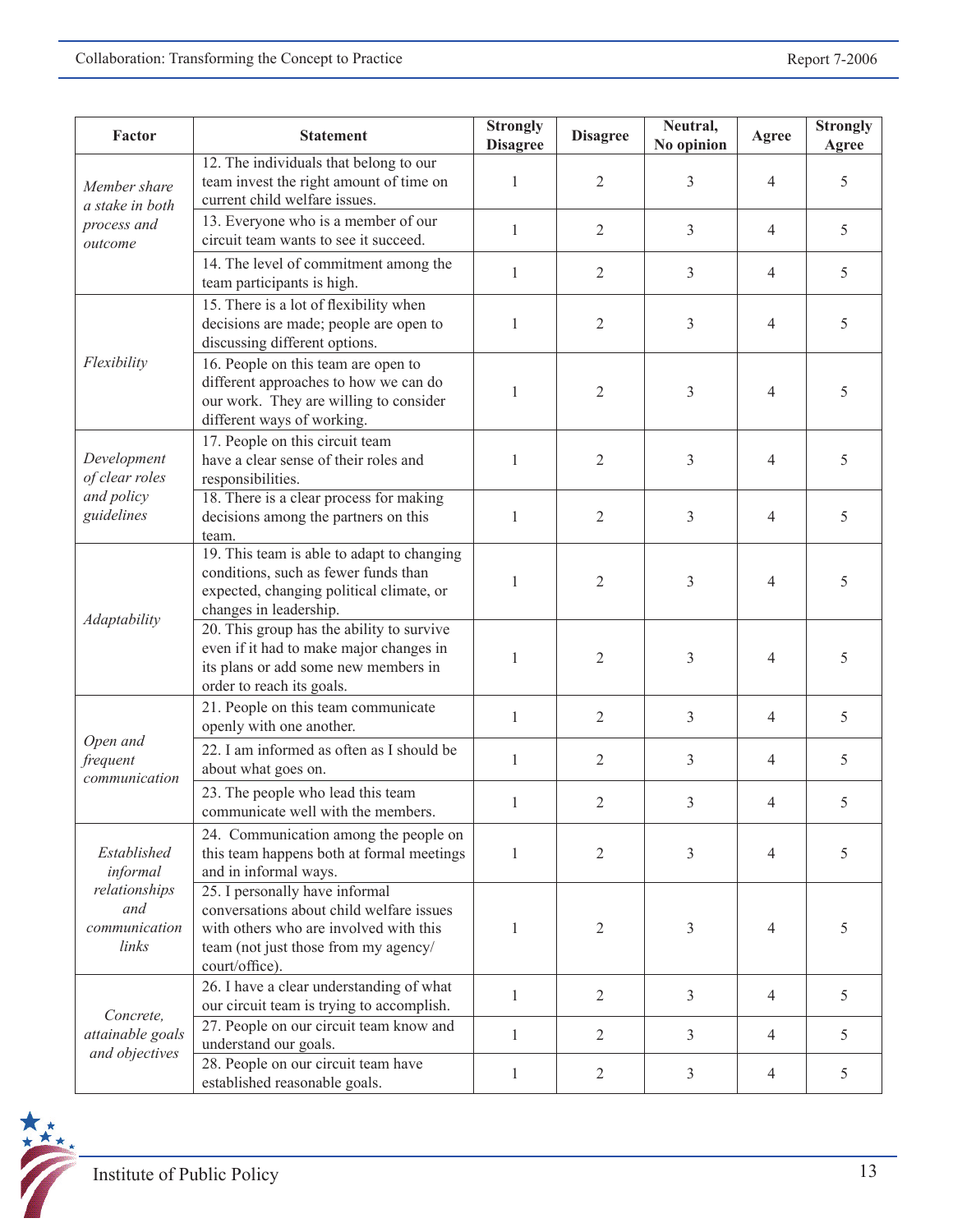| Factor                              | <b>Statement</b>                                                                                                                                    | <b>Strongly</b><br><b>Disagree</b> | <b>Disagree</b> | Neutral,<br>No opinion | Agree          | <b>Strongly</b><br>Agree |
|-------------------------------------|-----------------------------------------------------------------------------------------------------------------------------------------------------|------------------------------------|-----------------|------------------------|----------------|--------------------------|
| Shared vision                       | 29. The people on this team are<br>dedicated to the idea that we<br>can work effectively on issues<br>surrounding child welfare.                    |                                    | 2               | 3                      | 4              | 5                        |
|                                     | 30. My ideas about what we want to<br>accomplish seem to be the same as<br>the ideas of the others.                                                 |                                    |                 | 3                      | $\overline{4}$ |                          |
| Unique purpose                      | 31. What we are trying to accomplish<br>with our circuit team would be<br>difficult for any single agency/court/<br>office to accomplish by itself. |                                    |                 | 3                      | 4              |                          |
| <i><b>Skilled</b></i><br>leadership | 33. The people in leadership positions<br>for this circuit team have good skills<br>for working with other people and<br>organizations.             |                                    | 2               | 3                      | $\overline{4}$ | 5                        |

### **Please complete the survey and return to Mary Brennell by December 7, 2005.**

To send via email:

Save the completed survey to your computer as *Collaboration Survey, your name*. For example, "Collaboration Survey, Jane Smith." Send to Mary Brennell at Mary.Brennell@courts.mo.gov.

Or, if you prefer, fax it to the attention of: Mary Brennell at 573-522-5013.

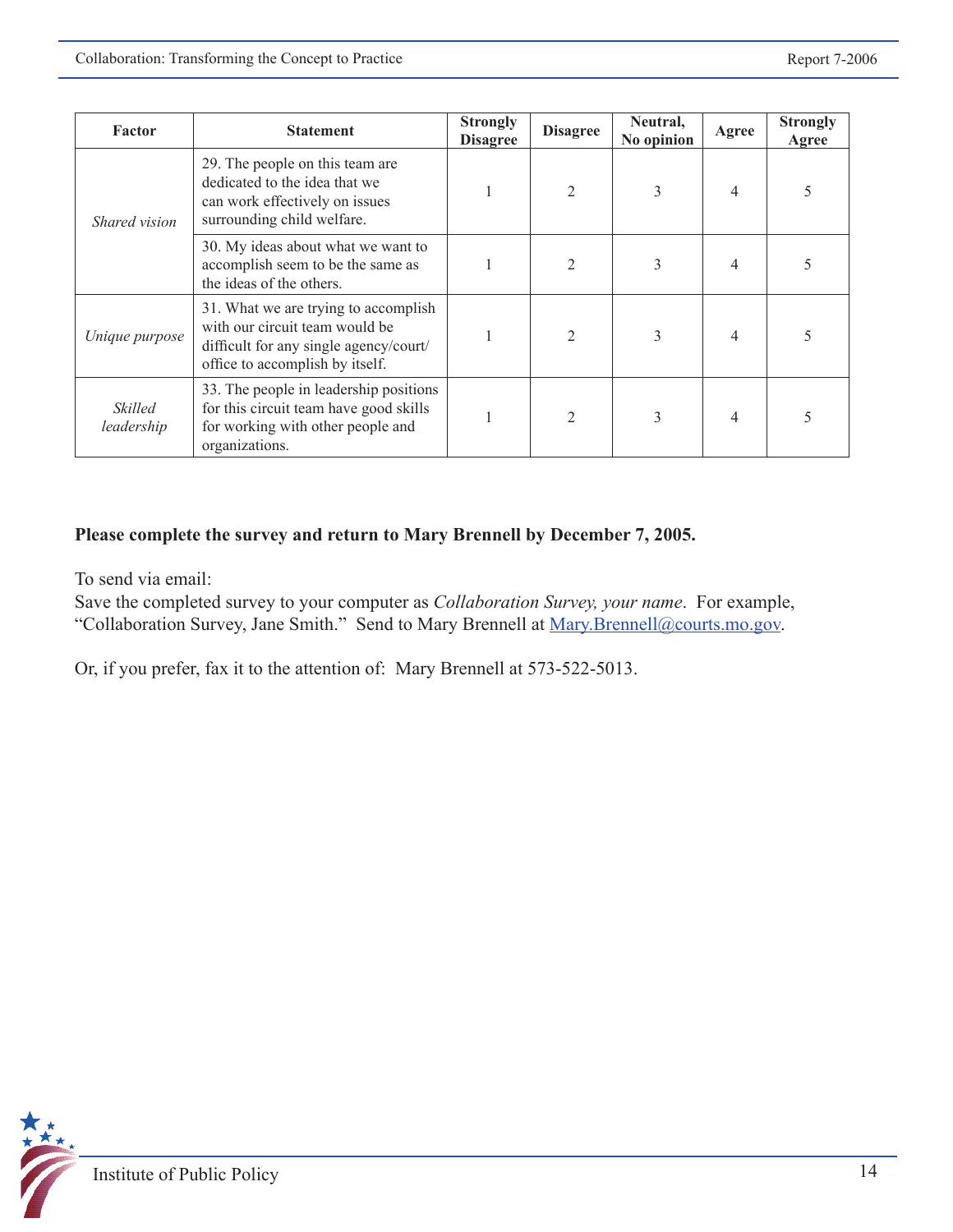#### **Collaboration Workshop Evaluation Form**

| February $27 - March 1$ , 2006 |
|--------------------------------|
| Judicial Education Building    |
| Jefferson City, MO             |

| Name: $\frac{1}{\sqrt{1-\frac{1}{2}} \cdot \frac{1}{2}}$<br>Team: $\frac{1}{\sqrt{1-\frac{1}{2}} \cdot \frac{1}{2}}$ |
|----------------------------------------------------------------------------------------------------------------------|
| 1. In general, what aspects of the meeting worked best for you? (Check all that apply.)                              |
| $\Box$ Plenary Sessions<br>$\Box$ Team Sessions<br>$\Box$ Agenda flow (combination of plenary and teamwork sessions) |
| Comments on the workshop overall:                                                                                    |
|                                                                                                                      |

2. Please indicate how successful the workshop was, in your view, in achieving its goals. Use the scale provided to reflect your responses by circling the most appropriate response:

The workshop promoted a common understanding of the language and concepts of collaboration.

| Fully | Mostly | Agree    | Slightly | Fully    |
|-------|--------|----------|----------|----------|
| Agree | Agree  | Somewhat | Disagree | Disagree |
|       |        |          |          |          |

 The workshop provided teams an opportunity to articulate their vision, mission, and goals and the importance of collaboration to their work.

| Fully | Mostly | Agree    | Slightly | Fully    |
|-------|--------|----------|----------|----------|
| Agree | Agree  | Somewhat | Disagree | Disagree |
|       |        |          |          |          |

 The workshop enabled teams to understand their team and project life cycles and assess their own place on these cycles.

| Fully | Mostly | Agree    | Slightly | Fully    |
|-------|--------|----------|----------|----------|
| Agree | Agree  | Somewhat | Disagree | Disagree |
|       |        |          |          |          |

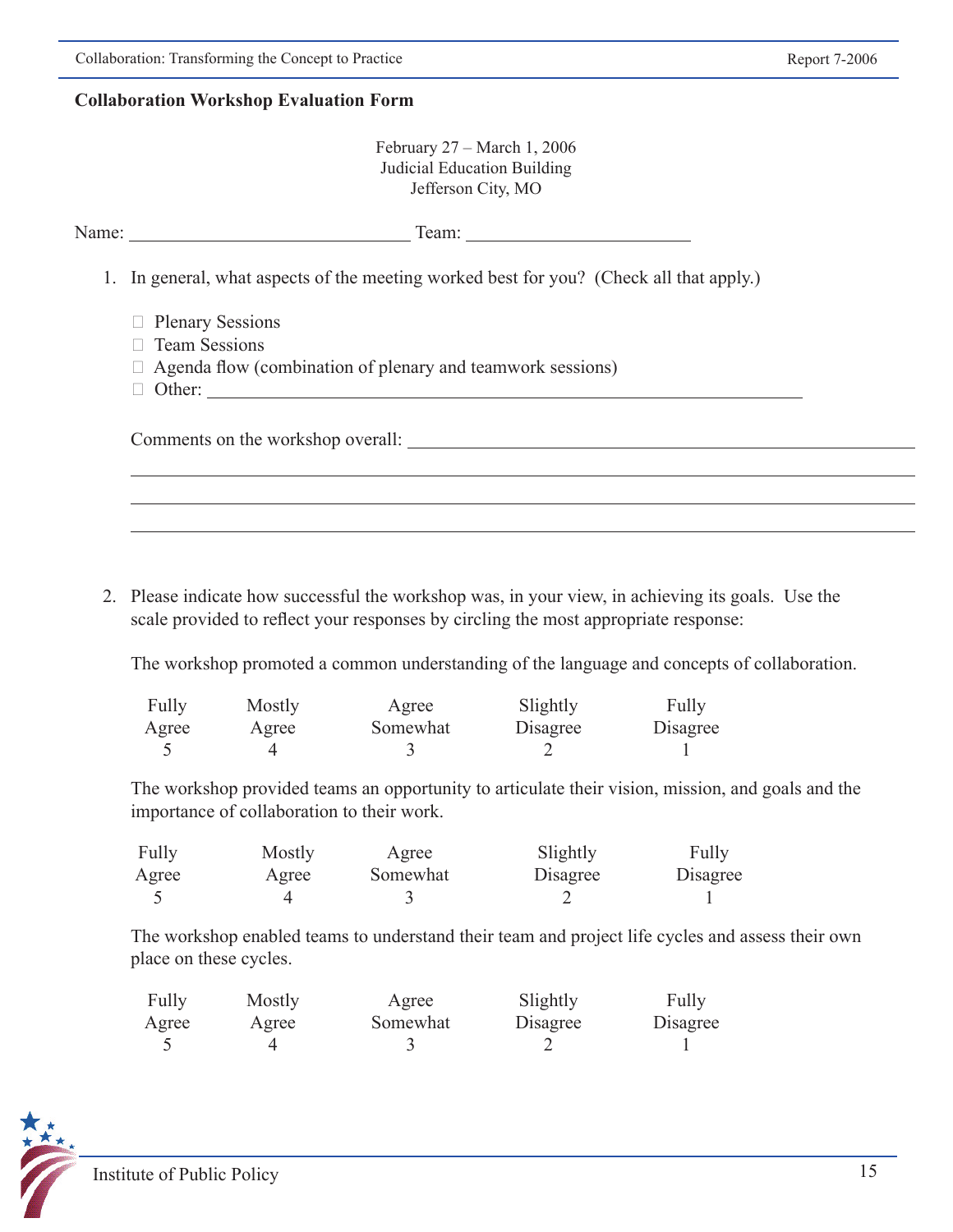The workshop promoted team building.

| Fully | Mostly | Agree    | Slightly | Fully    |
|-------|--------|----------|----------|----------|
| Agree | Agree  | Somewhat | Disagree | Disagree |
|       |        |          |          |          |

The workshop provided an opportunity for teams to share common experiences with one another.

| Fully | Mostly | Agree    | Slightly | Fully    |
|-------|--------|----------|----------|----------|
| Agree | Agree  | Somewhat | Disagree | Disagree |
|       |        |          |          |          |

3. Please comment on the overall effectiveness of the plenary, teamwork, and other sessions. Were the topics and information that were shared and discussed in each relevant and helpful to your team's work? Please circle "yes" next to the sessions that were helpful and "no" next to those that were not helpful.

#### *Plenary sessions*

| Yes                  | N <sub>0</sub> | What Is Collaboration and What Do We Know About It?                            |
|----------------------|----------------|--------------------------------------------------------------------------------|
| Yes                  | No             | The Importance of Values and Vision to the Work of a Collaborative Team        |
| Yes                  | N <sub>0</sub> | Identifying Problems and Developing Clear Missions                             |
| Yes                  | N <sub>o</sub> | Roles and Responsibilities of Team Members                                     |
| Yes                  | N <sub>o</sub> | Collaboration in American History                                              |
| Yes                  | N <sub>0</sub> | Group Dynamics                                                                 |
| Yes                  | N <sub>0</sub> | Team and Project Lifecycles                                                    |
| Yes                  | N <sub>0</sub> | Goals, Objectives, and Critical Work Activities                                |
| <b>Team Sessions</b> |                |                                                                                |
| Yes                  | N <sub>0</sub> | What is the Current State of Our Collaborative Efforts? (Collaboration Survey) |
| Yes                  | N <sub>o</sub> | Examining our Vision and Values                                                |
| Yes                  | N <sub>0</sub> | Identifying the Problems and Developing a Clear Mission                        |
| Yes                  | No             | What Are Members' Roles and Responsibilities on our Team?                      |
| Yes                  | N <sub>0</sub> | <b>Experiential learning Exercise</b>                                          |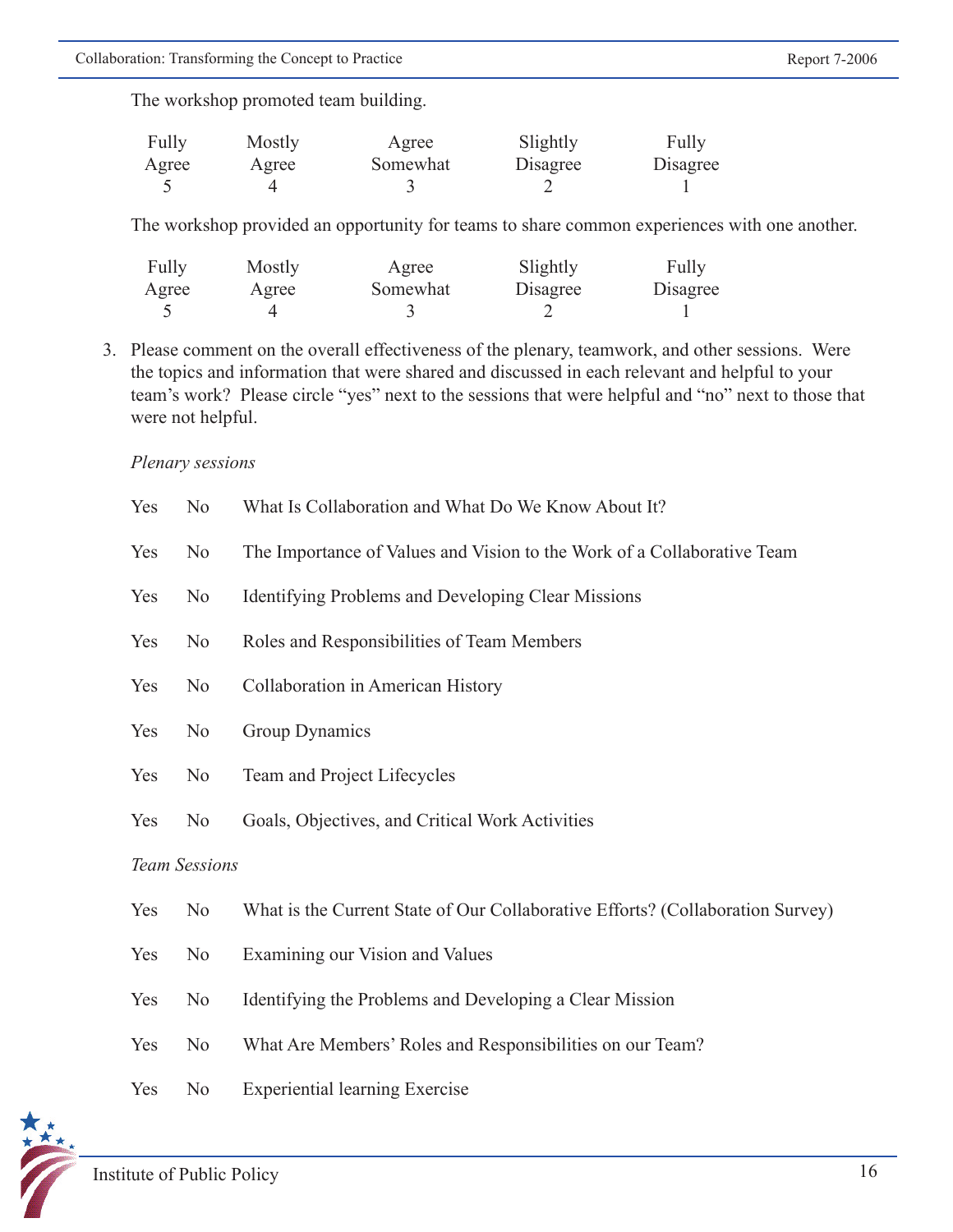| <b>Yes</b>                         | N <sub>0</sub> | What Influences Do Our Group's Dynamics Have on our Work as a Team?                                           |  |  |
|------------------------------------|----------------|---------------------------------------------------------------------------------------------------------------|--|--|
| Yes                                | N <sub>0</sub> | Where Are We in Our Lifecycle?                                                                                |  |  |
| <b>Yes</b>                         | N <sub>0</sub> | Identifying the Goals, Objectives, and Critical Work Activities Necessary to<br>Strengthen our Collaboration? |  |  |
| Other sessions                     |                |                                                                                                               |  |  |
| <b>Yes</b>                         | N <sub>0</sub> | Personality IQ                                                                                                |  |  |
| Yes                                | No             | <b>Concurrent Discussion Groups</b>                                                                           |  |  |
| <b>Yes</b>                         | N <sub>0</sub> | Final Report Out                                                                                              |  |  |
| Yes                                | N <sub>o</sub> | The Goose Story video                                                                                         |  |  |
| Comments on the workshop sessions: |                |                                                                                                               |  |  |



 $\overline{a}$